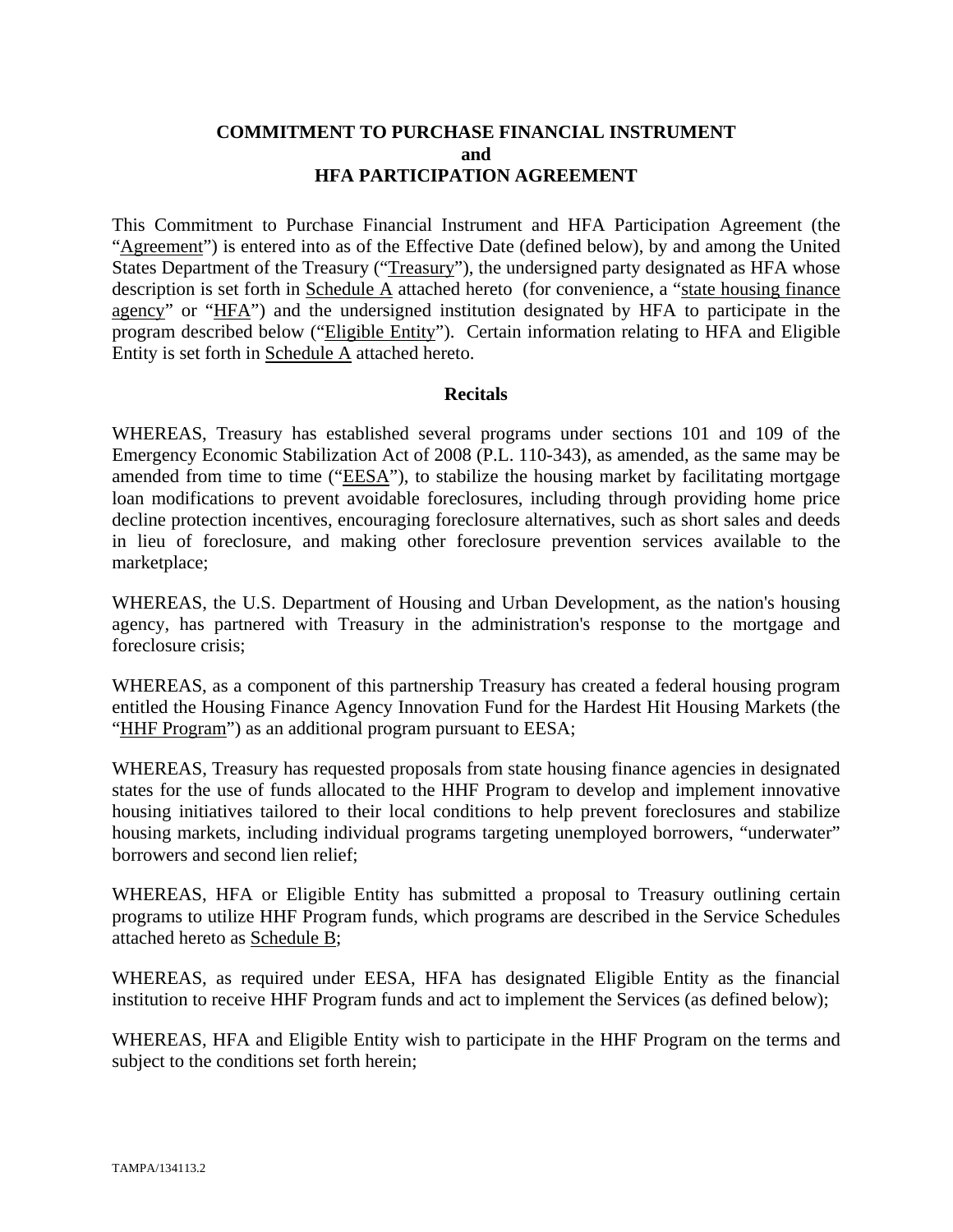Accordingly, in consideration of the representations, warranties, and mutual agreements set forth herein and for other good and valuable consideration, the receipt and sufficiency of which are hereby acknowledged, Treasury, HFA and Eligible Entity agree as follows.

### **Agreement**

## **1. Services**

A. Eligible Entity shall (i) contemporaneously with the execution and delivery of this Agreement, deliver a fully executed Financial Instrument (the "Financial Instrument") to Treasury evidencing its obligations under this Agreement, in the form attached hereto as Exhibit  $\overline{A}$ ; (ii) perform the duties and obligations set forth in this Agreement and the Financial Instrument; and (iii) provide and perform (or engage qualified vendors to provide and perform) the Services described in the Service Schedules (as defined below).

B. Contemporaneously with the execution and delivery of this Agreement, HFA and Eligible Entity shall deliver to Treasury multiple schedules (each a "Service Schedule" and together, the "Service Schedules") describing the services (the "Services") to be performed by Eligible Entity under the HHF Program. The Service Schedules will be numbered sequentially as Service Schedule B-1, Service Schedule B-2, et seq., and are referenced herein, collectively, as Schedule B.

C. Contemporaneously with the execution and delivery of this Agreement, HFA and Eligible Entity shall also deliver to Treasury a budget detailing the administrative expenses necessary to carry out the Services (the "Permitted Expenses"). The budget detailing the Permitted Expenses is attached hereto as **Schedule C.** Neither HFA nor Eligible Entity shall expend HHF Program funds for administrative expenses in excess of the total amount of the Permitted Expenses (reasonable variances between line items being permitted) without the prior consent of Treasury, which may be withheld in Treasury's sole discretion. Additionally, all administrative expenses paid with HHF Program funds shall be accounted for and are subject to OMB Circular A-87 (revised 5/4/95, as further amended 8/29/97), which can be found at http://www.whitehouse.gov/omb/rewrite/circulars/a087/a087-all.html.

## **2. Representations, Warranties and Covenants**

A. **HFA and Eligible Entity.** HFA and Eligible Entity, each for themselves, make the following representations, warranties and covenants to Treasury and the truth and accuracy of such representations and warranties and compliance with and performance of such covenants are continuing obligations of HFA and Eligible Entity, each as to itself. In the event that any of the representations or warranties made herein cease to be true and correct or HFA or Eligible Entity breaches any of its covenants made herein, HFA or Eligible Entity, as the case may be, agrees to notify Treasury immediately and the same shall constitute an Event of Default hereunder.

(1) HFA and Eligible Entity each represent and warrant that it is in compliance with, and covenants that all Services will be performed in compliance with, EESA and all Federal, state and local laws, regulations, regulatory guidance, statutes, ordinances, codes and requirements, applicable to the provision of the Services by HFA and Eligible Entity,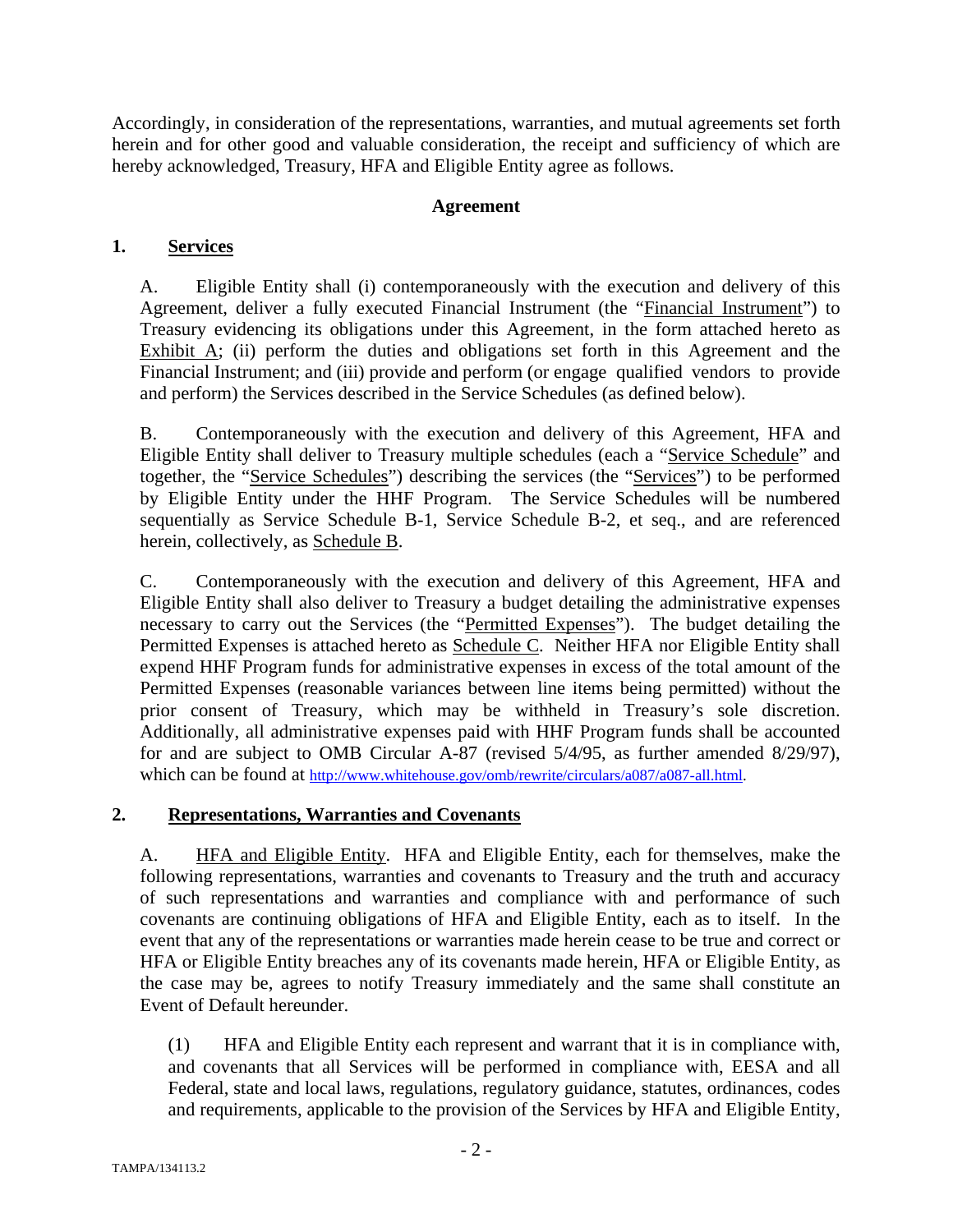or its officers, employees, agents or contractors, including, but not limited to, the Truth in Lending Act, 15 U.S.C. §1601 et seq., the Home Ownership and Equity Protection Act, 15 U.S.C. § 1639, the Federal Trade Commission Act, 15 U.S.C. § 41 et seq., the Equal Credit Opportunity Act, 15 U.S.C. § 701 et seq., the Fair Credit Reporting Act, 15 U.S.C. § 1681 et seq., the Fair Debt Collection Practices Act, 15 U.S.C. § 1692 et seq., the Real Estate Settlement Procedures Act, 12 U.S.C. §2601 et seq., the Fair Housing Act, 42 U.S.C. §3601, the Gramm Leach Bliley Act, 15 U.S.C. §6801-6809, and §§ 114 and 315 of the Fair and Accurate Credit Transactions Act of 2003 (the "FACT Act"), 15 U.S.C. §§ 1681m(e) and 1681c(h), and all other Federal and state laws and regulations applicable thereto, including, without limitation, those designed to prevent unfair, discriminatory or predatory lending practices, tenant rights and licensing (collectively, the "Applicable Laws").

(2) The performance of the Services will not conflict with, or be prohibited in any way by, the Applicable Laws or any agreement or restriction by which HFA or Eligible Entity is bound. Neither HFA nor Eligible Entity is aware of any other legal, financial or other impediments to performing the Services or its obligations under this Agreement, and shall promptly notify Treasury of any such impediments which may impair its ability to perform the Services or its obligations under this Agreement, as applicable. Neither HFA nor Eligible Entity is delinquent on any Federal tax obligation or any other debt owed to the United States or collected by the United States for the benefit of others, excluding any debts or obligations that are being contested by it in good faith.

(3) Neither HFA nor Eligible Entity has received written notice of any action, suit, restraining order, injunction, investigation, proceeding or inquiry at law or in equity, pending or threatened, by or before any judicial, quasi-judicial, legislative or administrative court, agency or authority, or any arbitrator, nor to the best of HFA's and Eligible Entity's knowledge is there any basis for any of the foregoing, wherein an unfavorable determination, ruling or finding would materially adversely affect the validity or enforceability of this Agreement, the Financial Instrument or the ability of HFA or Eligible Entity to perform its respective obligations hereunder and thereunder.

(4) HFA and Eligible Entity each covenants that: (i) it will perform its obligations in accordance with this Agreement and Applicable Laws, and will promptly provide such performance or other reporting as may be required by Treasury, the Government Accountability Office ("GAO"), Congressional Oversight Panel or the Special Inspector General of the Troubled Asset Relief Program ("SIGTARP"); (ii) it will maintain complete, accurate and appropriate records of, and supporting documentation for, all Services provided in connection with the HHF Program; (iii) all Services will be offered and performed in accordance with the Service Schedules, fully documented and serviced, or otherwise performed, in accordance with this Agreement and EESA; and (iv) all data, collection information and other information reported by HFA or Eligible Entity to Treasury under this Agreement, including, but not limited to, information that is relied upon by Treasury in calculating the Purchase Price (as defined below) or in performing any compliance review will be true, complete and accurate in all material respects, and consistent with all relevant business records, as and when provided.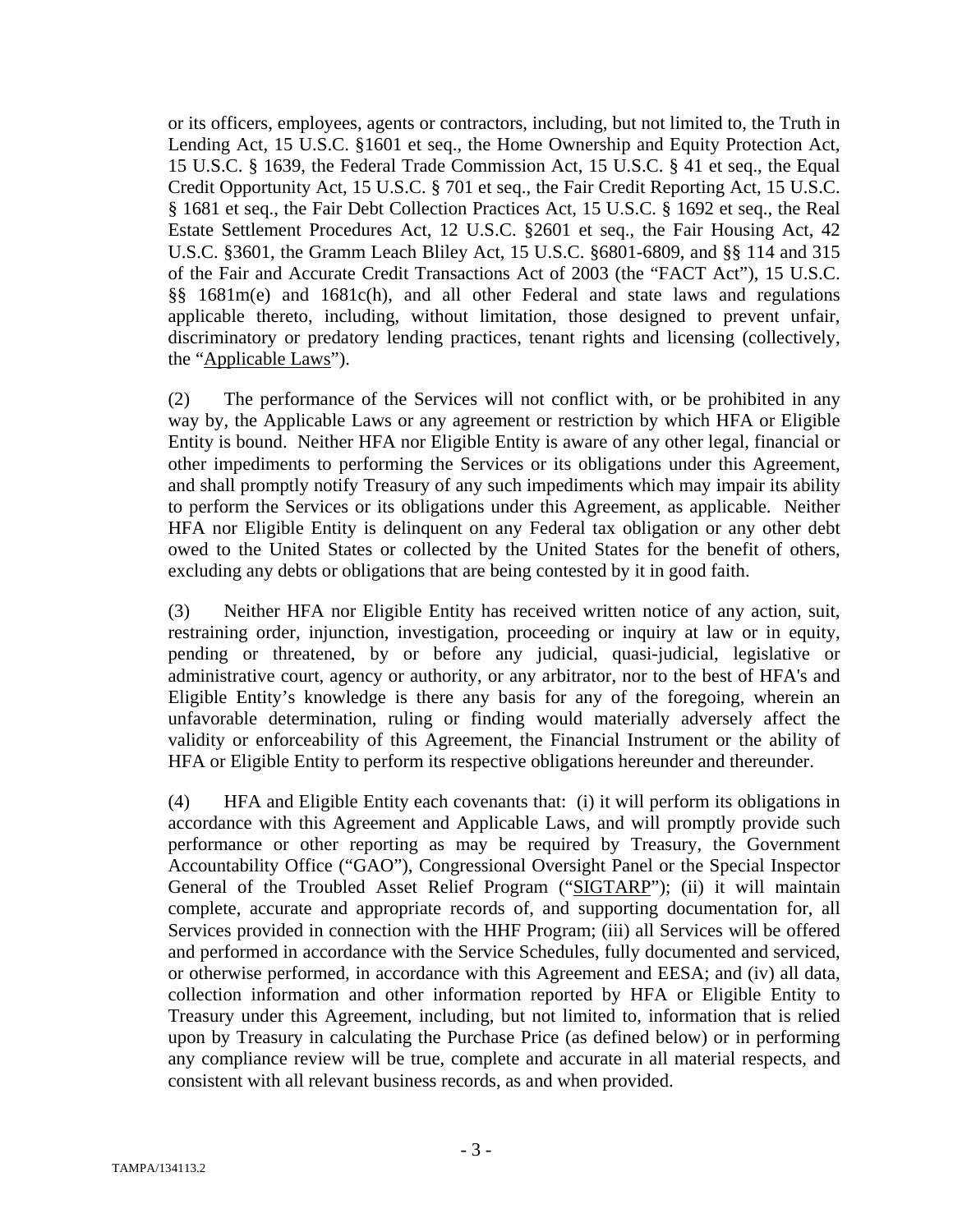(5) HFA and Eligible Entity each covenants that it will: (i) perform the Services and obligations required under this Agreement in accordance with the practices, high professional standards of care, and degree of attention used in a well-managed operation, and no less than that which HFA or Eligible Entity exercises or would exercise for itself under similar circumstances; and (ii) use qualified individuals with suitable training, education, experience and skills to perform the Services. HFA and Eligible Entity each acknowledges that HHF Program participation may require changes to, or the augmentation of, its systems, staffing and procedures, and covenants and agrees to take all reasonable actions necessary to ensure it has the capacity to implement the Services in accordance with this Agreement.

(6) HFA and Eligible Entity each covenants that it will comply with all regulations on conflicts of interest that are applicable to HFA or Eligible Entity, as the case may be, in connection with the conduct of its business and performance of the Services and all conflicts of interest and non-disclosure obligations and restrictions and related mitigation procedures set forth in this Agreement.

(7) HFA and Eligible Entity each acknowledges that the provision of false or misleading information to Treasury in connection with the HHF Program or the Services may constitute a violation of: (a) Federal criminal law involving fraud, conflict of interest, bribery, or gratuity violations found in Title 18 of the United States Code; or (b) the civil False Claims Act (31 U.S.C. §§ 3729-3733). HFA and Eligible Entity each covenants to immediately disclose to Treasury any discovered credible evidence, in connection with this Agreement and the Services, that a management official, employee, or contractor of Eligible Entity has committed, or may have committed, a violation of the referenced statutes or other wrongdoing.

(8) HFA and Eligible Entity each covenants to disclose to Treasury any other material facts or information in its possession that Treasury should expect to know about HFA or Eligible Entity or its employees, management officials or contractors to help protect the reputational interests of Treasury in connection with the HHF Program.

(9) HFA and Eligible Entity shall each be responsible for the supervision and management of any contractor it engages to assist in the performance of the Services or any obligation under this Agreement. HFA or Eligible Entity, as applicable, shall remove and replace any contractor that it deems as failing to perform. HFA and Eligible Entity shall each ensure that all of its contractors comply with the terms and provisions of this Agreement. Each of HFA and Eligible Entity shall be responsible for the acts or omissions of its respective contractors as if the acts or omissions were by the HFA or Eligible Entity, respectively.

(10) HFA and Eligible Entity each covenants that it will timely inform Treasury of any anticipated or actual Event of Default and of any suspected or actual Act of Bad Faith (defined below).

(11) HFA and Eligible Entity each acknowledges that Treasury may be required to respond, pursuant to the Privacy Act of 1974 (the "Privacy Act"), 5 U.S.C. § 552a, to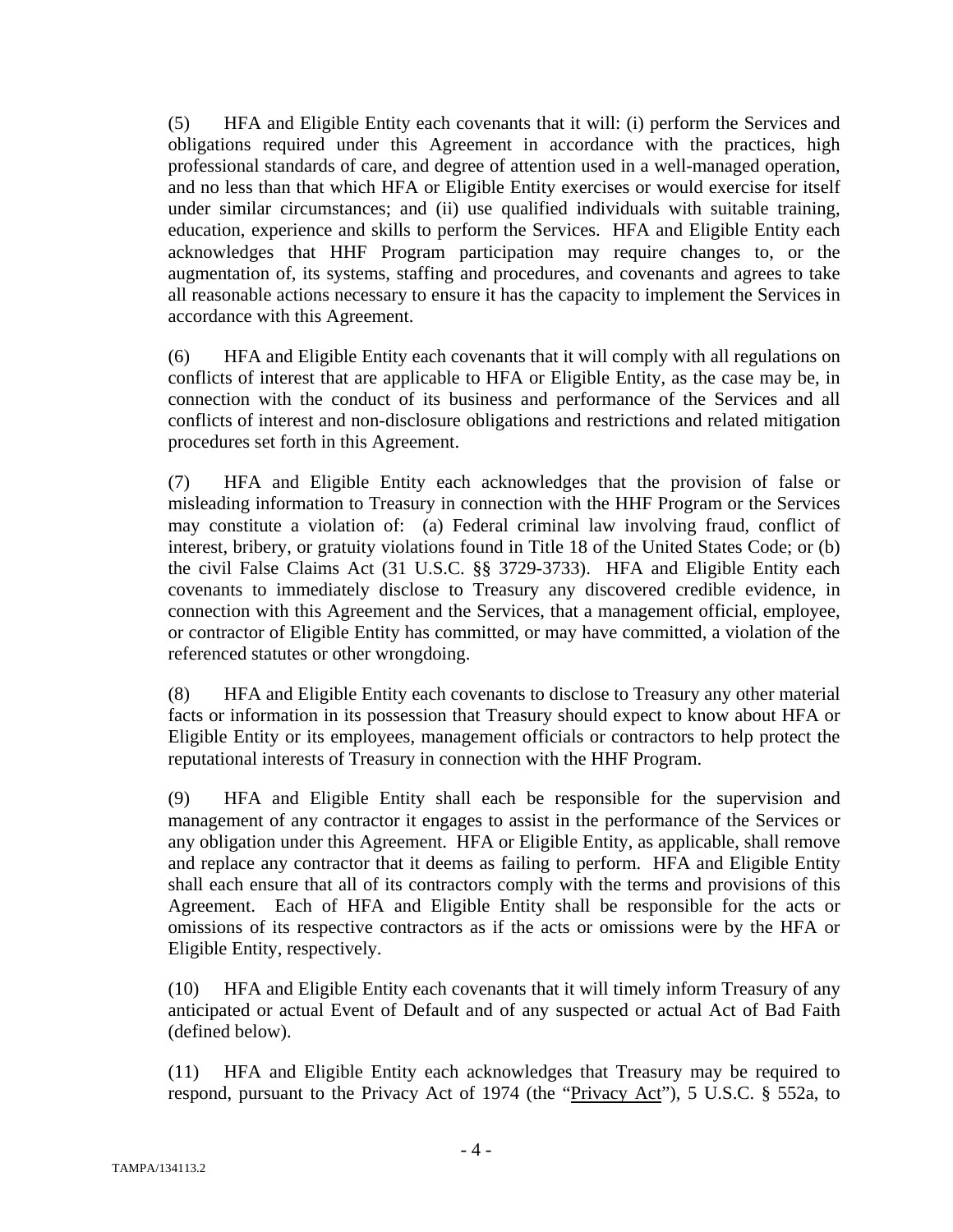inquiries from borrowers and, pursuant to the Freedom of Information Act (the "Freedom of Information Act"), 5 U.S.C. § 552, to inquiries from other parties, as well as formal inquiries from Congressional committees and members, the Government Accounting Office, Inspectors General and other government entities, as well as media and consumer advocacy group inquiries about the HHF Program and its effectiveness. HFA and Eligible Entity each covenants that it will respond promptly and accurately to all search requests made by Treasury, comply with any related procedures which Treasury may establish, and provide related training to employees and contractors.

(12) HFA and Eligible Entity each acknowledges that Treasury, SIGTARP, GAO and other parties designated by Treasury or under Applicable Laws shall have the right during normal business hours to conduct unannounced, informal onsite visits and to conduct formal onsite and offsite physical, personnel and information technology testing, security reviews, and audits of HFA and/or Eligible Entity and to examine all books, records and data related to the Services provided and Purchase Price received in connection with the Services.

(13) HFA and Eligible Entity each covenants that it will promptly take corrective and remedial actions associated with reporting and reviews as directed by Treasury or its designee and provide to Treasury evidence of the effective implementation of corrective and remedial actions as Treasury shall require. HFA and Eligible Entity each acknowledges that Treasury may conduct additional reviews based on its findings and the corrective actions taken by HFA and/or Eligible Entity.

(14) In addition to any obligation to retain financial and accounting records under Applicable Laws, HFA and Eligible Entity each covenants to retain all data, books, reports, documents, audit logs and records, including electronic records, or copies thereof, related to its obligations under this Agreement and the performance of the Services, as applicable. In addition, HFA and Eligible Entity each agrees to maintain a copy of all computer systems and application software necessary to review and analyze these electronic records or copies of such records. Unless otherwise directed by Treasury, HFA and Eligible Entity shall each retain these records for at least three (3) years from the End of Term, or for such longer period as may be required pursuant to Applicable Laws. Treasury may also notify HFA and/or Eligible Entity from time to time of any additional record retention requirements resulting from litigation and regulatory investigations in which Treasury or any agents of the United States may have an interest, and HFA and Eligible Entity each agrees to comply with these litigation and regulatory investigations requirements. "End of Term" shall mean the date that the Services performed under all Service Schedules are fully complete, excluding administrative functions (e.g. the last homeowner is assisted and any loan provided to such homeowner is either repaid or fully forgiven).

(15) HFA and Eligible Entity shall each provide a bring-down certificate as to its continuing compliance with, and the truth and accuracy of, the representations and warranties set forth in this Agreement and the Financial Instrument, as applicable, annually, on each anniversary of the Effective Date during the Term (as defined below), in the form attached hereto as Exhibit B-1 with respect to the HFA (the "HFA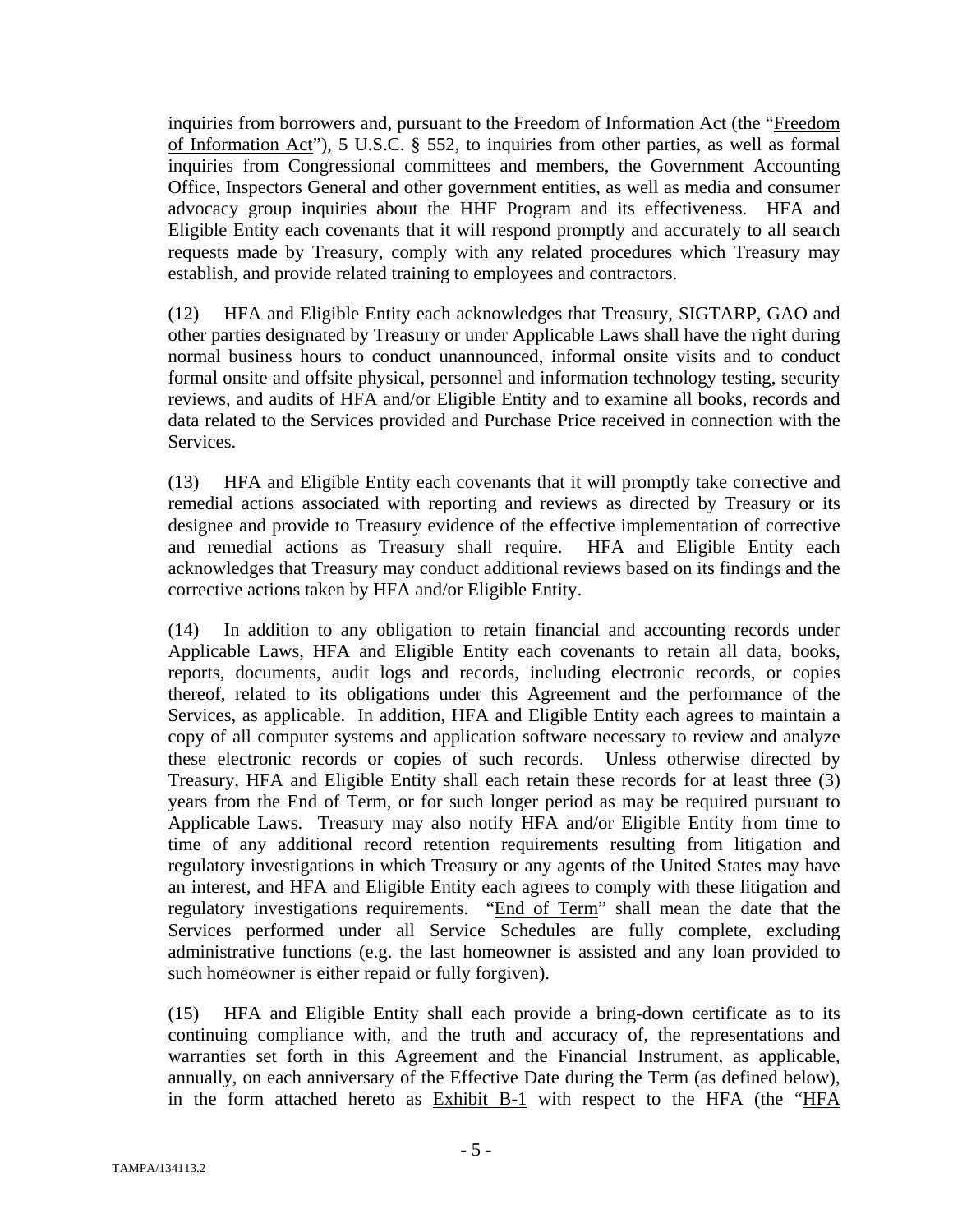Certification") and Exhibit B-2 with respect to the Eligible Entity (the "Eligible Entity Certification").

B. Eligible Entity. Additionally, Eligible Entity hereby makes the following representations, warranties and covenants to Treasury and the truth and accuracy of such representations and warranties and compliance with and performance of such covenants are continuing obligations of Eligible Entity. In the event that any of the representations or warranties made herein ceases to be true and correct or Eligible Entity breaches any of its covenants made herein, Eligible Entity agrees to notify Treasury immediately and the same shall constitute an Event of Default hereunder.

(1) Eligible Entity constitutes a "financial institution" as such term is defined in section 3(5) of EESA, has the legal power to receive funds from Treasury under the HHF Program, and has been designated by HFA to, and hereby agrees to, provide the Services and implement HFA's proposal to Treasury under the HHF Program.

(2) Eligible Entity is established under the laws of the United States or any state, territory, or possession of the United States or the District of Columbia, has significant operations in the United States and is not an agency or instrumentality of, or owned directly or indirectly by, any foreign government.

(3) Eligible Entity is duly formed and validly existing and has the full corporate power and authority to enter into, execute, and deliver this Agreement, the Financial Instrument and any other closing documentation delivered to Treasury in connection with this Agreement or the Financial Instrument, and to perform its obligations hereunder and thereunder. Eligible Entity has, and its officers, employees, agents and contractors providing the Services have, or will have prior to performing the Services, obtained all licenses and any other approvals or consents required by law to carry on its business as now being conducted and as contemplated by this Agreement.

C. HFA. Additionally, HFA hereby makes the following representations, warranties and covenants to Treasury and the truth and accuracy of such representations and warranties and compliance with and performance of such covenants are continuing obligations of HFA. In the event that any of the representations or warranties made herein cease to be true and correct or HFA breaches any of its covenants made herein, HFA agrees to notify Treasury immediately and the same shall constitute an Event of Default hereunder.

(1) HFA is an instrumentality of the State as indicated in Schedule A.

(2) HFA has full legal power and authority to enter into, execute, and deliver this Agreement and any other closing documentation delivered to Treasury in connection with this Agreement, and to perform its obligations hereunder and thereunder.

D. Representations and Warranties. The foregoing representations and warranties set forth in this Section 2 are hereby qualified and/or limited by the provisions set forth in Schedule D attached hereto and incorporated herein.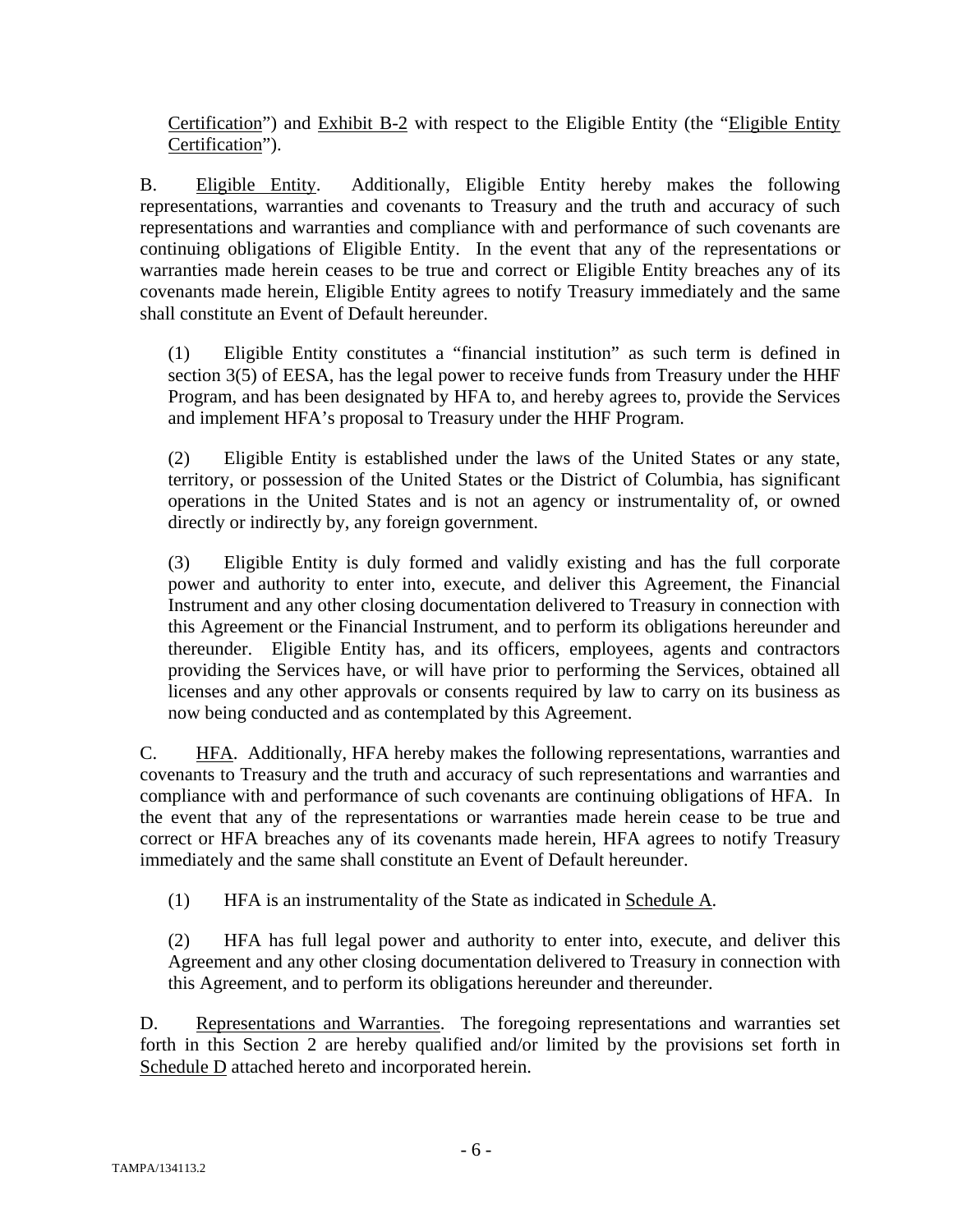## **3. Agreement to Purchase Financial Instrument; Payment of Purchase Price; Grant of Security Interest**

A. Treasury shall purchase, and Eligible Entity shall sell to Treasury, the Financial Instrument that is executed and delivered by Eligible Entity in the form attached hereto as Exhibit A, in consideration for the payment by Treasury of such amount as shall be set forth in Schedule A as the Purchase Price (the "Purchase Price"). Payment of the Purchase Price by Treasury shall be made in draws (each, a "Capital Draw" and collectively, the "Capital Draws"). In order to make a Capital Draw, Eligible Entity shall submit to Treasury and its designee a request for payment (a "Capital Draw Request") no less than ten (10) business days prior to the date such Capital Draw is requested to be paid. Notwithstanding anything in the Service Schedules to the contrary, Treasury shall not approve a Capital Draw Request for a Capital Draw in an amount less than 2.5%, or more than 20%, of the Program Participation Cap (defined below). In addition, no Capital Draw Requests shall be approved by Treasury so long as Eligible Entity has HHF Program funds on hand of more than 5% of the Program Participation Cap. The form of Capital Draw Request is attached hereto as Exhibit C.

B. The conditions precedent Treasury's execution and delivery of this Agreement and the payment by Treasury of the first Capital Draw are: (i) HFA's execution and delivery of this Agreement with attached complete and approved Service Schedules, Exhibits and any other closing documents, certificates or legal opinions as shall be required by Treasury to be delivered by HFA; (ii) Eligible Entity's execution and delivery of this Agreement with attached complete and approved Service Schedules, Exhibits, the Financial Instrument and any other closing documents, certificates or legal opinions as shall be required by Treasury to be delivered by Eligible Entity; (iii) the delivery of a legal opinion of counsel to HFA, which may be internal legal counsel, in substantially the form attached hereto as Exhibit D-1; and (iv) the delivery of a legal opinion of counsel to Eligible Entity, which may be internal legal counsel, in substantially the form attached hereto as Exhibit D-2.

C. The conditions precedent to payment by Treasury of any subsequent Capital Draws are: (i) delivery to Treasury and its designee of an executed and completed Capital Draw Request using the form attached hereto as Exhibit C, without modification other than completing requested information fields, and any certifications or information as may be required by Treasury or its designee; (ii) the performance by Eligible Entity of the Services described in the Service Schedules, in accordance with the terms and conditions of this Agreement, to the satisfaction of Treasury; and (iii) the satisfaction by HFA and Eligible Entity of such other obligations as are set forth in this Agreement.

D. The value of this Agreement is limited to the amount set forth in Schedule  $\overline{A}$  as the Purchase Price (the "Program Participation Cap"). Accordingly, the aggregate Purchase Price payable to Eligible Entity under this Agreement with respect to all Services described on the Service Schedules may not exceed the amount of the Program Participation Cap.

E. In the event of a discrepancy or error in the amount of the Purchase Price paid hereunder, at Treasury's election, (i) Eligible Entity shall remit to Treasury the amount of any overpayment within ten (10) business days of receiving a refund request from Treasury,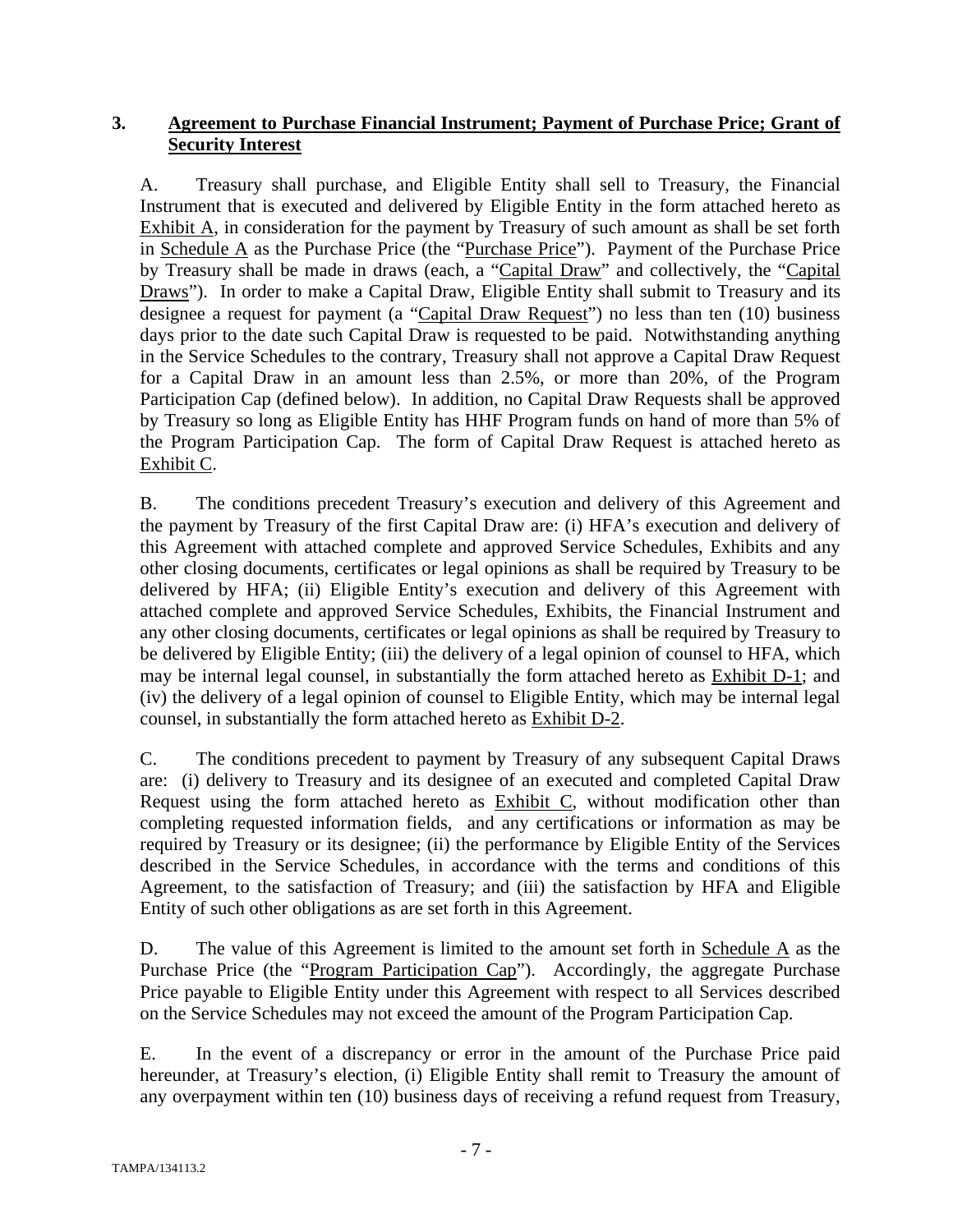or (ii) Treasury may offset the amount of the overpayment against the next Capital Draw, upon written notice to Eligible Entity. It is understood that HFA shall not be required to advance any funds pursuant to this subsection.

F. At the election of Treasury and with prior notice to Eligible Entity, Treasury may deduct from any amount payable to Eligible Entity any amount that Eligible Entity or HFA is obligated to reimburse Treasury or the United States government.

G. The proceeds of each Capital Draw shall be deposited in an account (the "Depository Account") held by The Bank of New York Mellon or such other depository institution chosen by Treasury in its sole discretion (the "Depository"), the account title, account number and other identifying information for which are provided in Schedule A. The Depository Account shall be used as Eligible Entity's operating account for its performance of the Services and other obligations set forth in the Financial Instrument and this Agreement. As security for the performance of the Services and the other obligations of Eligible Entity under this Agreement and the Financial Instrument, Eligible Entity hereby grants to Treasury a first lien priority security interest in the Depository Account and in any moneys, or investments, if any, held therein. Eligible Entity shall enter into a deposit account control agreement with Treasury and the Depository, in form and substance acceptable to Treasury. Eligible Entity shall file a financing statement (and any continuation thereof required by law to maintain the perfection of the lien) identifying Eligible Entity as "debtor," Treasury as "secured party" and describing the Depository Account in the UCC filing office for perfecting nonpossessory security interests in tangible and intangible personal property of Eligible Entity or such other filing offices as Treasury may require. Copies of all filings and continuation statements shall be provided to Treasury promptly after filing. Funds held in the Depository Account may be invested in: (i) Cash, (ii) bank deposits, (iii) United States Treasury securities with maturities of not more than ninety (90) calendar days, (iv) money market mutual funds that (a) are registered with the SEC and regulated under Rule 2a-7 promulgated under the Investment Company Act of 1940 and (b) invested exclusively in direct obligations of the United States of America or obligations the prompt payment of the principal of and interest on which is unconditionally guaranteed by the United States of America and (v) any other investment approved by Treasury in writing.

### **4. Oversight; Internal Control Program**

A. HFA shall develop and maintain operational and performance metrics and maintain a detailed financial reporting system to track, to the satisfaction of Treasury, homeowners receiving assistance from Eligible Entity, including metrics used to measure the effectiveness of the Services against the stated objectives of Treasury and HFA pursuant to the Service Schedules. Such information shall be compiled into a report in a form that will be provided by Treasury and may be modified from time to time as Treasury determines (the "Performance Report"); provided that Treasury, in its sole discretion, may modify the form of the Performance Report at any time. HFA shall submit the Performance Report to Treasury or its designee on a periodic basis and as otherwise requested by Treasury and shall also post the completed Performance Report to its website quarterly (based on a calendar year) by the fifteenth (15th) day of the second month following the end of such quarter. Treasury, in its sole discretion, may request that HFA modify its performance criteria or seek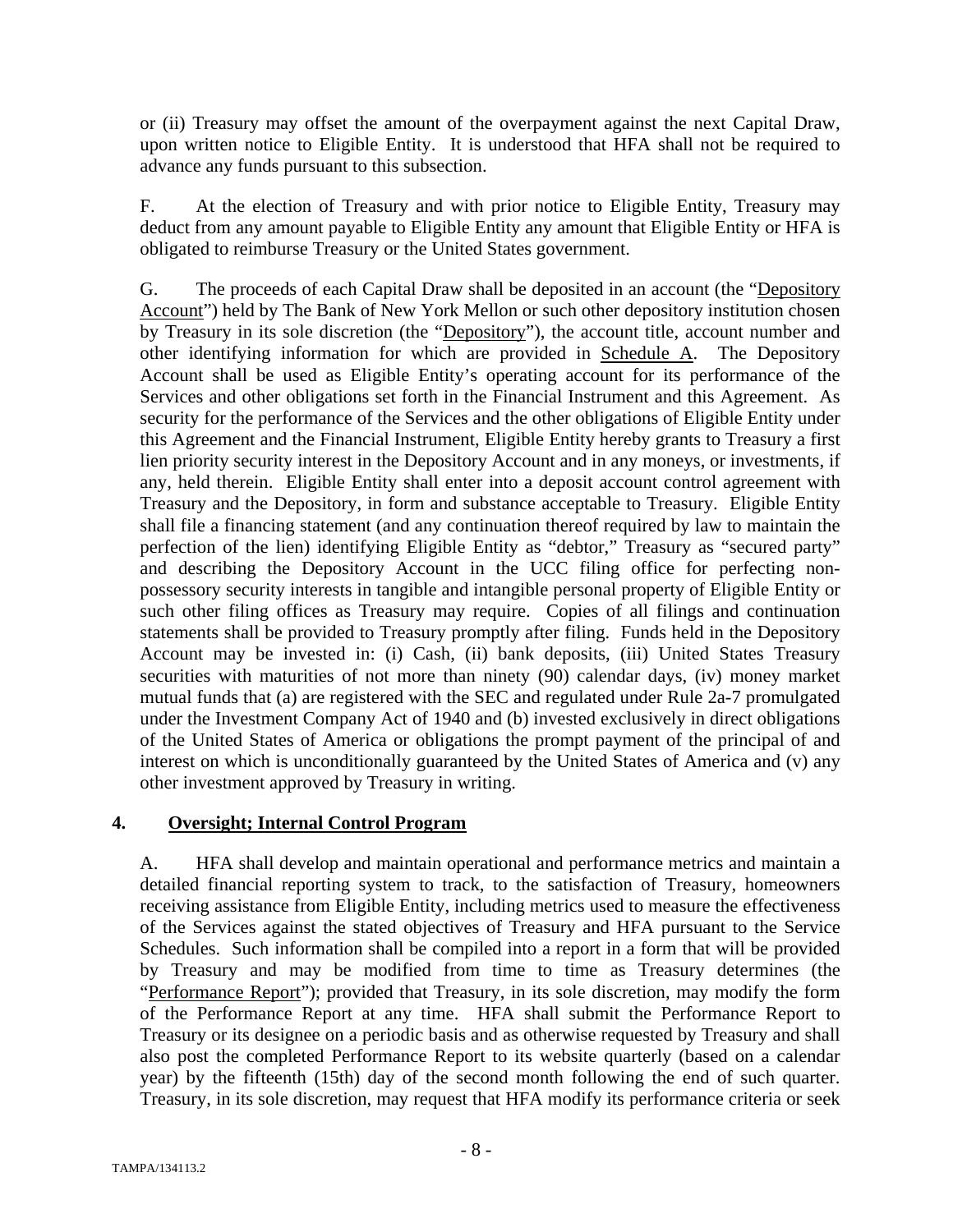additional metrics as necessary. Treasury may make any or all data reported by HFA available to the public. It is Treasury's policy not to release personal indentifying information in its possession unless required to do so by law.

B. Eligible Entity shall develop, enforce and review on a quarterly basis for effectiveness, an internal control program designed to minimize the risk of fraud, mitigate conflicts of interest, maximize operational efficiency and effectiveness and ensure effective delivery of Services and compliance with this Agreement, EESA and Applicable Laws to the satisfaction of Treasury (the "Internal Control Program"). The Internal Control Program must include documentation of the control objectives for the Services, the associated control techniques, and mechanisms for testing and validating the controls. Eligible Entity shall monitor its contractors, if any, as part of the Internal Control Program. Eligible Entity shall certify, and provide an independent verification of the effectiveness of the Internal Control Program in accordance with a reporting form that will be provided by Treasury and may be modified from time to time as Treasury determines, at least annually no later than one hundred twenty (120) days after the end of Eligible Entity's fiscal year, including an assessment prior to the initial distribution of funds to perform Services, or at a reasonable time thereafter with the consent of Treasury, to ensure that Eligible Entity has taken appropriate steps to meet the HHF Program objectives. Said independent verification may be provided by a third party contractor or a governmental entity or department of the State so long as such entity or department is separate and distinct from HFA and Eligible Entity (e.g. the State Inspector General). Notwithstanding the foregoing, Eligible Entity shall be permitted to seek approval from Treasury to make a Capital Draw to conduct a pilot or test of certain or all of the Services prior to full launch of the same.

C. HFA and Eligible Entity acknowledge that Treasury may develop and implement practices to monitor and detect fraud related to loan modifications and any other programs contemplated pursuant to the Services and to monitor compliance with applicable consumer protection and fair lending laws, including among other laws, the Applicable Laws. HFA and Eligible Entity covenant that they will fully and promptly cooperate with Treasury's inquiries about any alleged, perceived or actual fraud and comply with any anti-fraud and legal compliance procedures which Treasury may require.

D. HFA and Eligible Entity covenant that they will together develop and implement an internal control program to ensure that HHF Program participants are meeting program requirements; to monitor, detect and prevent loan modification fraud; and to monitor compliance with applicable laws and regulations, including consumer protection and fair lending laws, among other things (the "Internal Antifraud and Compliance Monitoring Program"). The Internal Antifraud and Compliance Monitoring Program shall be developed and complete within ninety (90) days from the Effective Date, unless Treasury, in its sole discretion, consents to an extension of such time period. A copy of the plan for the Internal Antifraud and Compliance Monitoring Program, including, but not limited to, the approach, tools, techniques, staffing, cost and status of and time to implementation shall be submitted to Treasury within the time period set forth in the preceding sentence. HFA and Eligible Entity acknowledge that the Internal Antifraud and Compliance Monitoring Program will be monitored as provided in this Agreement. Each of HFA and Eligible Entity shall notify Treasury in writing if it desires to make any material modifications to its Internal Antifraud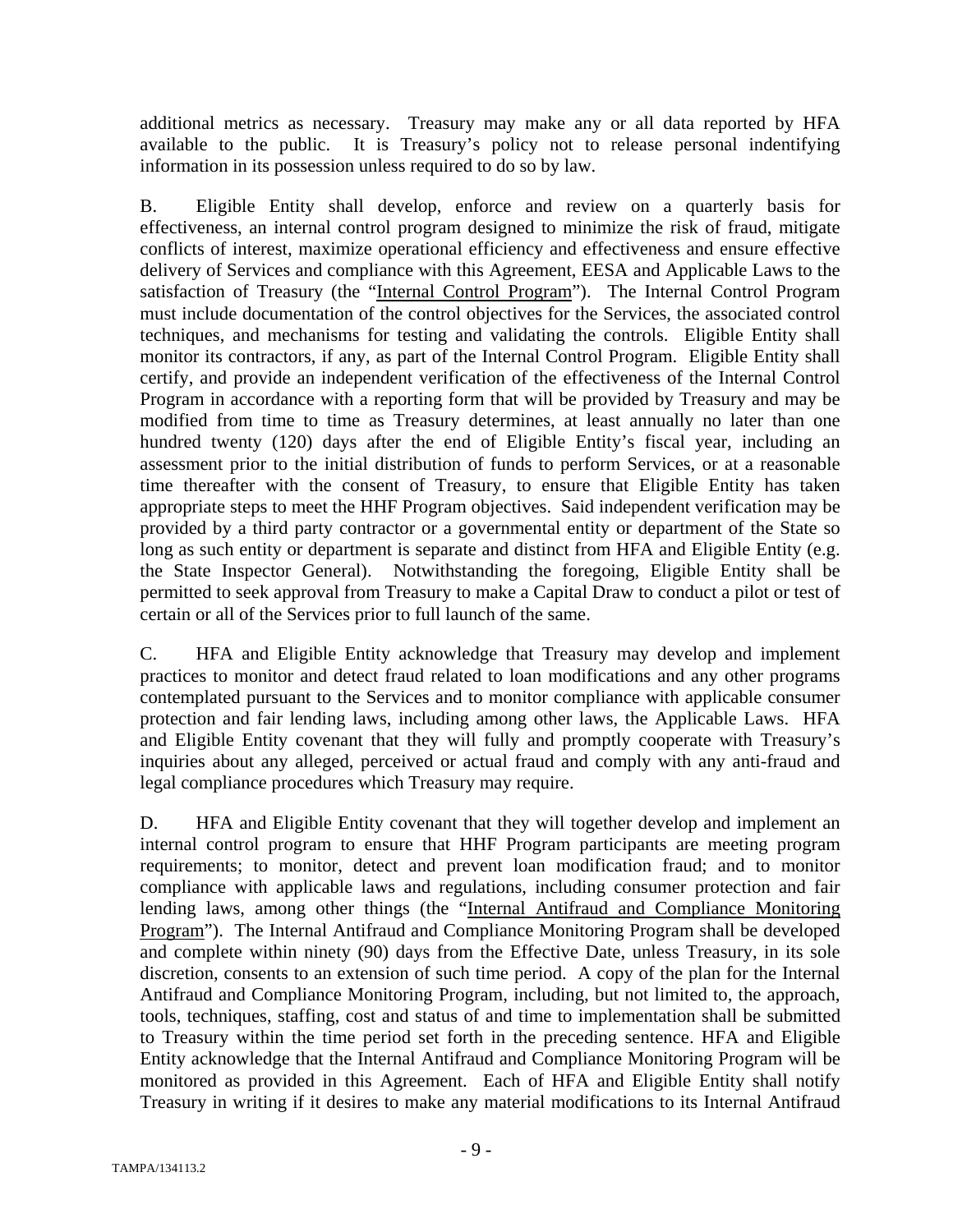and Compliance Monitoring Program and the same shall be subject to Treasury's approval. Additionally, HFA and Eligible Entity shall cooperate with Treasury with respect to its findings and any inquiries based on any review by Treasury or its designee of the Internal Antifraud and Compliance Monitoring Program or the results and data therefrom.

E. HFA and Eligible Entity shall provide Treasury or its designee with access to all internal control reviews and reports that relate to the Services, including those proposed by independent auditing firms, to enable Treasury to examine Eligible Entity and its contractors, if any, for compliance with applicable provisions of EESA, the HHF Program, this Agreement and Applicable Laws. A copy of the reviews and reports will be provided to Treasury upon request.

F. HFA and Eligible Entity shall respond promptly to Treasury's request for information regarding how the Eligible Entity's program(s) described in the Service Schedules will interact with new or changed housing programs funded by EESA's Troubled Asset Relief Program.

G. HFA shall provide annual audited financial statements to Treasury no later than one hundred eighty (180) days after the end of its fiscal year, commencing with the first fiscal year ending after the Effective Date. Eligible Entity shall provide (i) quarterly unaudited financial statements to Treasury no later than forty-five (45) days after the end of each quarter commencing with the first full quarter ending after the Effective Date and (ii) annual audited financial statements to Treasury no later than one hundred twenty (120) days after the end of its fiscal year, commencing with the first fiscal year ending after the Effective Date.

## **5. Term**

A. The term of this Agreement shall begin on the Effective Date and extend to the End of Term or earlier termination of this Agreement by Treasury pursuant to the provisions hereof, or earlier suspension or termination of the Services by Treasury. Notwithstanding the foregoing, it is understood and agreed that certain administrative, monitoring, reporting, compliance and oversight obligations and requirements set forth in this Agreement and the Financial Instrument survive the expiration or termination of this Agreement or End of Term, and that funds are to be reserved as set forth in Schedule C to pay for the cost of the same.

B. This Agreement, or any of the Services implemented under this Agreement, may be terminated by Treasury prior to the end of the Term pursuant to Section 6 below.

## **6. Defaults, Acts of Bad Faith and Early Termination; Remedies for and Effects of Defaults, Acts of Bad Faith and Early Termination**

A. The following constitute events of default by HFA or Eligible Entity under this Agreement (each, an "Event of Default" and, collectively, the "Events of Default"):

(1) HFA or Eligible Entity breaches a covenant under this Agreement or fails to perform or comply with any of its obligations under this Agreement in any material respect, including any additional request made by Treasury as authorized herein, or the Financial Instrument, including, but not limited to, circumstances in which Eligible Entity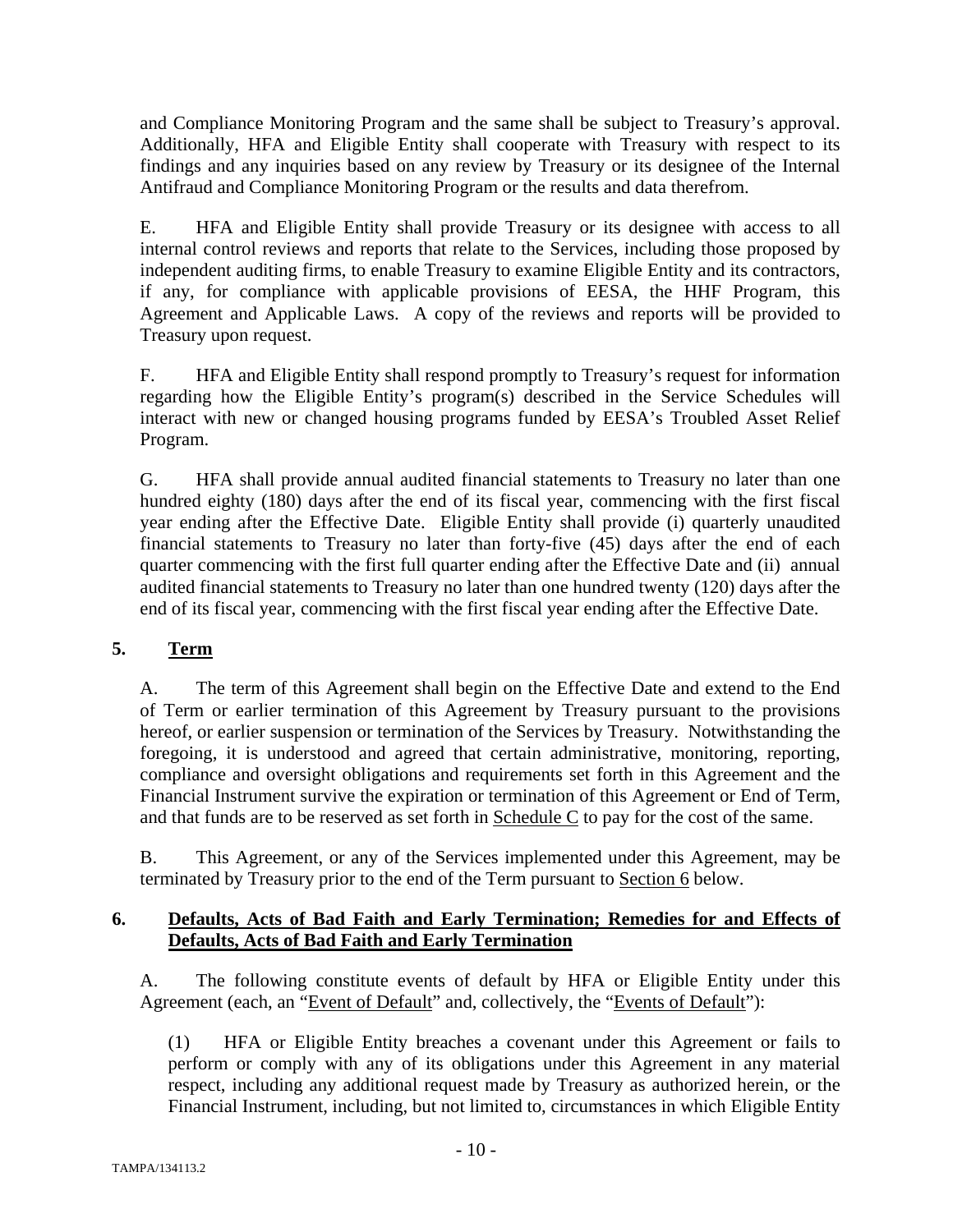fails to ensure that all eligibility criteria and other conditions precedent specified in this Agreement or EESA are satisfied prior to accepting any portion of the Purchase Price and/or effectuating any Services in connection with the HHF Program.

(2) HFA is dissolved or its existence as a unit or instrumentality of state government is terminated (unless HFA's duties, responsibilities and obligations as the state's housing finance agency, including specifically its duties, responsibilities and obligations under this Agreement, are transferred to and assumed by a successor state unit or instrumentality of state government approved by Treasury).

(3) Eligible Entity is dissolved or its legal existence is terminated (unless Eligible Entity's duties, responsibilities and obligations under this Agreement, are transferred to and assumed by a successor entity approved by Treasury).

(4) HFA or Eligible Entity: (a) ceases to do business as a going concern; (b) makes a general assignment for the benefit of, or enters into any arrangement with creditors in lieu thereof; (c) admits in writing its inability to pay its debts as they become due; (d) files a voluntary petition under any bankruptcy or insolvency law or files a voluntary petition under the reorganization or arrangement provisions of the laws of the United States or any other jurisdiction; (e) authorizes, applies for or consents to the appointment of a trustee or liquidator of all or substantially all of its assets; (f) has any substantial part of its property subjected to a levy, seizure, assignment or sale for or by any creditor or governmental agency; or (g) enters into an agreement or resolution to take any of the foregoing actions.

(5) HFA, Eligible Entity, any employee or contractor of HFA or Eligible Entity, or any employee or contractor of HFA's or Eligible Entity's contractors, commits a grossly negligent or reckless act, or willful or intentional misconduct (including, but not limited to, misrepresentation or fraud) in connection with the performance of the Services or this Agreement.

(6) Any representation or warranty made by HFA or Eligible Entity in this Agreement or any other certification provided pursuant to this Agreement, is or becomes false, misleading, incorrect, or incomplete in any material respect.

(7) Any failure to remit overpaid funds to Treasury in accordance with Section 3(D).

(8) An evaluation of performance that includes any specific findings by Treasury that HFA's or Eligible Entity's performance under any performance criteria set forth in the Service Schedules is insufficient.

(9) Any misapplication of, or levy on, funds held in the Depository Account.

(10) An Act of Bad Faith (defined below) involving an HHF Recipient (defined below) occurs, or is believed by Treasury to have occurred, in connection with the Services.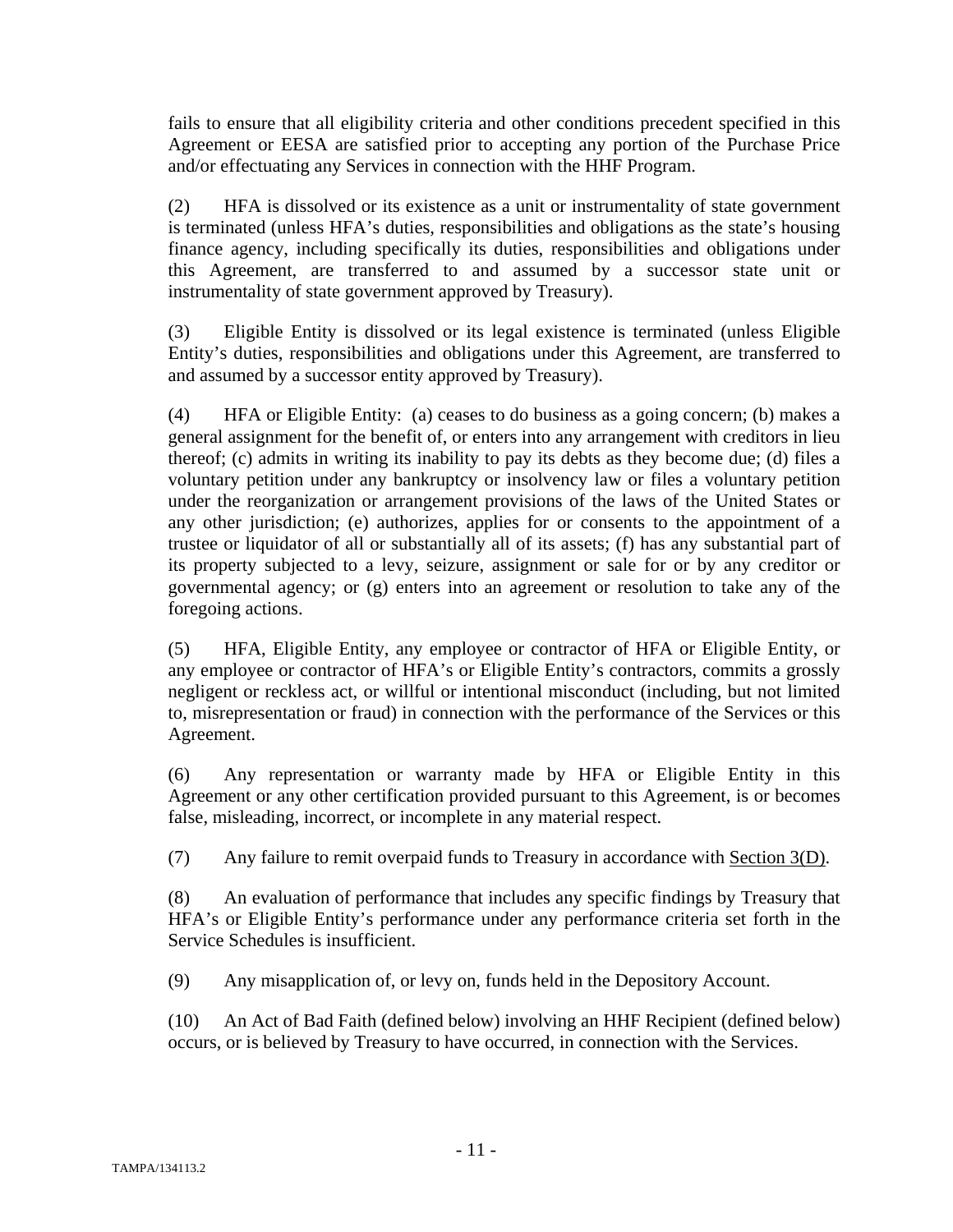B. Treasury, in its sole discretion, may take any or all of the following actions upon the occurrence of an Event of Default:

(1) Treasury may withhold some or all of the Purchase Price until, in Treasury's determination, HFA and/or Eligible Entity (as the case may be) has cured such Event of Default.

(2) Treasury may: (i) reduce the amounts payable to Eligible Entity under Section 3; and/or (ii) obtain repayment of prior payments made to Eligible Entity under Section 3 to the extent that such funds have not been expended or irrevocably committed by Eligible Entity.

(3) Treasury may require HFA and/or Eligible Entity to submit to additional administrative oversight, including, but not limited to, additional compliance controls and quality control reviews.

(4) Treasury may terminate this Agreement and cease its performance hereunder.

(5) Treasury may require HFA and/or Eligible Entity to submit to additional information and reporting requirements with respect to its financial condition and ability to continue to meet its obligations under this Agreement.

C. The following constitute acts of bad faith of servicers, lenders, borrowers, contractors or any other recipient of HHF Program funds (individually, an "HHF Recipient" or collectively "HHF Recipients") in connection with the Services (each, an "Act of Bad Faith" and, collectively, the "Acts of Bad Faith"): an HHF Recipient commits a grossly negligent act, willful or intentional misconduct, a reckless act (including, but not limited to, misrepresentation or fraud), each in connection with any of the Services (including, but not limited to, in connection with such HHF Recipient's response to questionnaires, the execution or delivery to HFA or Eligible Entity or Treasury of any of the agreements relating to such HHF Recipient's participation in the HHF Program and the production of supporting documentation therefor and in connection with any audit or review by Treasury, its attorneys, auditors or other consultants for compliance with the HHF Program requirements).

D. Treasury, in its sole discretion, may take any or all of the following actions if an Act of Bad Faith involving an HHF Recipient occurs, or is believed by Treasury to have occurred, in connection with the Services:

(1) Treasury may withhold all or any portion of the Purchase Price until, in Treasury's determination, the Act of Bad Faith has been cured or otherwise remedied to Treasury's satisfaction.

(2) Treasury may: (i) reduce the amounts payable to Eligible Entity under Section 3; (ii) obtain repayment of any or all prior payments made to Eligible Entity under Section 3 to the extent that such funds have not been expended or irrevocably committed by HFA or Eligible Entity; and/or (iii) work with Eligible Entity to obtain repayment from the HHF Recipients who have committed the Act of Bad Faith.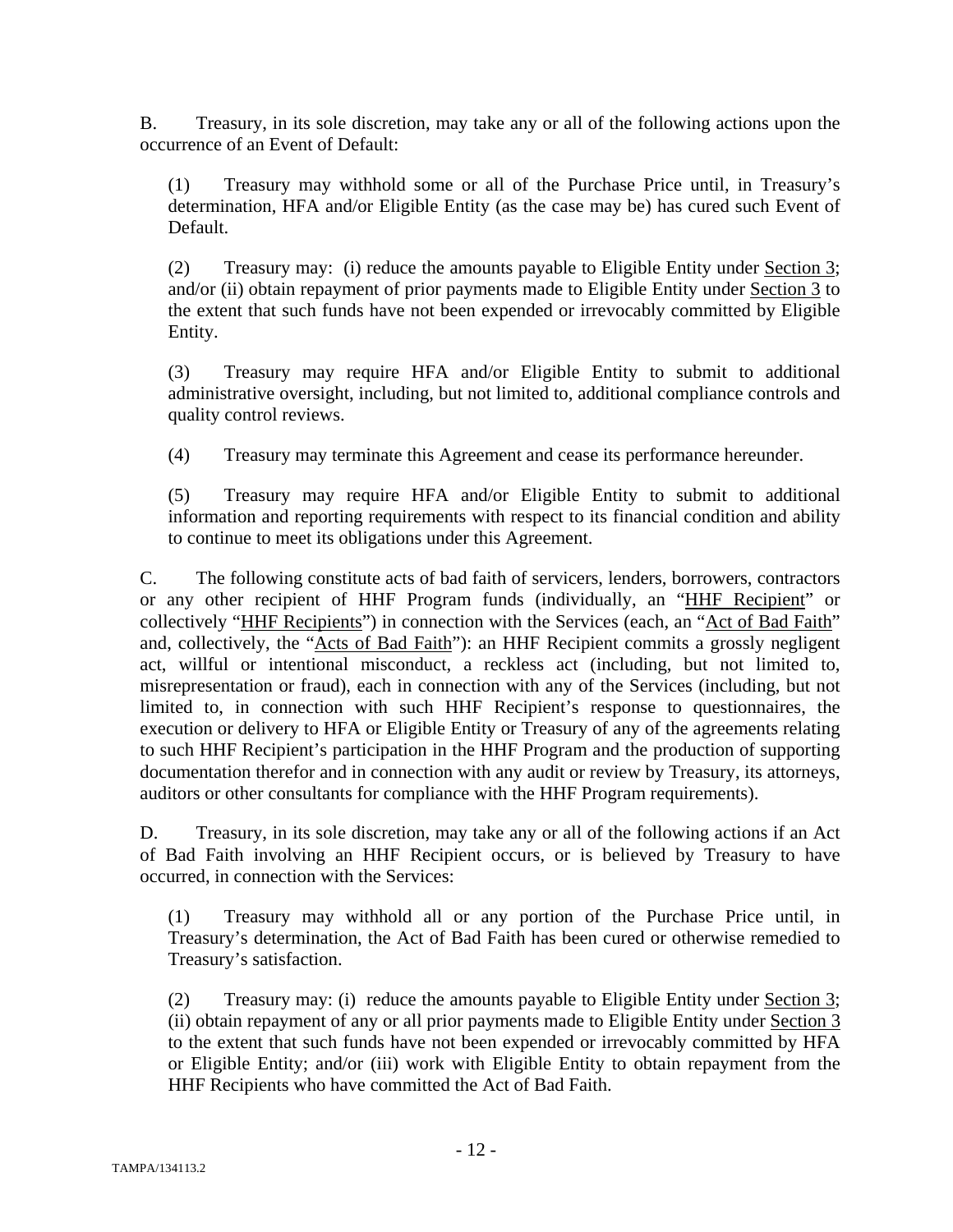(3) Treasury may require HFA or Eligible Entity to submit to additional administrative oversight, including, but not limited to, additional compliance controls and quality control reviews.

(4) Treasury may terminate this Agreement and cease its performance hereunder if Treasury believes that Acts of Bad Faith occur on a recurring basis, are widespread among the HHF Recipients, or occur in combination or in connection with one or more Events of Default by HFA or Eligible Entity.

(5) Treasury may require HFA and/or Eligible Entity to submit to additional information and reporting requirements with respect to its financial condition and ability to continue to meet its obligations under this Agreement.

E. In addition to the termination rights set forth above, Treasury may terminate this Agreement immediately upon written notice to Eligible Entity:

(1) in the event of a merger, acquisition, sale of substantially all assets or other change of control of Eligible Entity;

(2) in the event that a material term of this Agreement is determined to be prohibited or unenforceable as referred to in Section 13.C; or

(3) in the event the Financial Instrument is deemed to be unenforceable in its entirety.

F. In the event that this Agreement is terminated in connection with an Event of Default by HFA or Eligible Entity, no portion of the Purchase Price will be paid to Eligible Entity subsequent to termination.

G. Treasury may reduce the amounts payable to Eligible Entity under Section 3, or obtain repayment of prior Capital Draws made, in connection with: (a) an evaluation of HFA's and Eligible Entity's performance that includes any specific findings that HFA's or Eligible Entity's performance under any performance criteria set forth in the Service Schedules is materially insufficient, or (b) any failure by HFA or Eligible Entity to comply materially with any directive issued by Treasury with respect to documents or data requested, findings made, or remedies established, by Treasury in conjunction with such performance criteria or other HHF Program requirements; provided, however, Treasury will seek to obtain repayment of prior Capital Draws made under Section 3 only with respect to Services that are determined by Treasury to have been impacted by, or that Treasury believes may have been, or may be, impacted by, the findings giving rise to this remedy. Treasury may initially avail itself of this remedy in lieu of a specific declaration of an Event of Default; provided, however, that doing so shall not preclude Treasury from later declaring an Event of Default or exercising any other rights or remedies otherwise available to it under this Section 6, or at law or in equity, in connection with the event giving rise to this remedy, or any future events giving rise to this remedy. Notwithstanding anything in this Agreement to the contrary, Treasury may withhold payment of all or a portion of the Purchase Price if it determines, in its sole discretion, that Eligible Entity is incapable of performing the Services. It is understood that HFA shall not be required to advance or repay funds to Treasury unless and only to the extent that, HFA has received HHF Program funds from Eligible Entity and the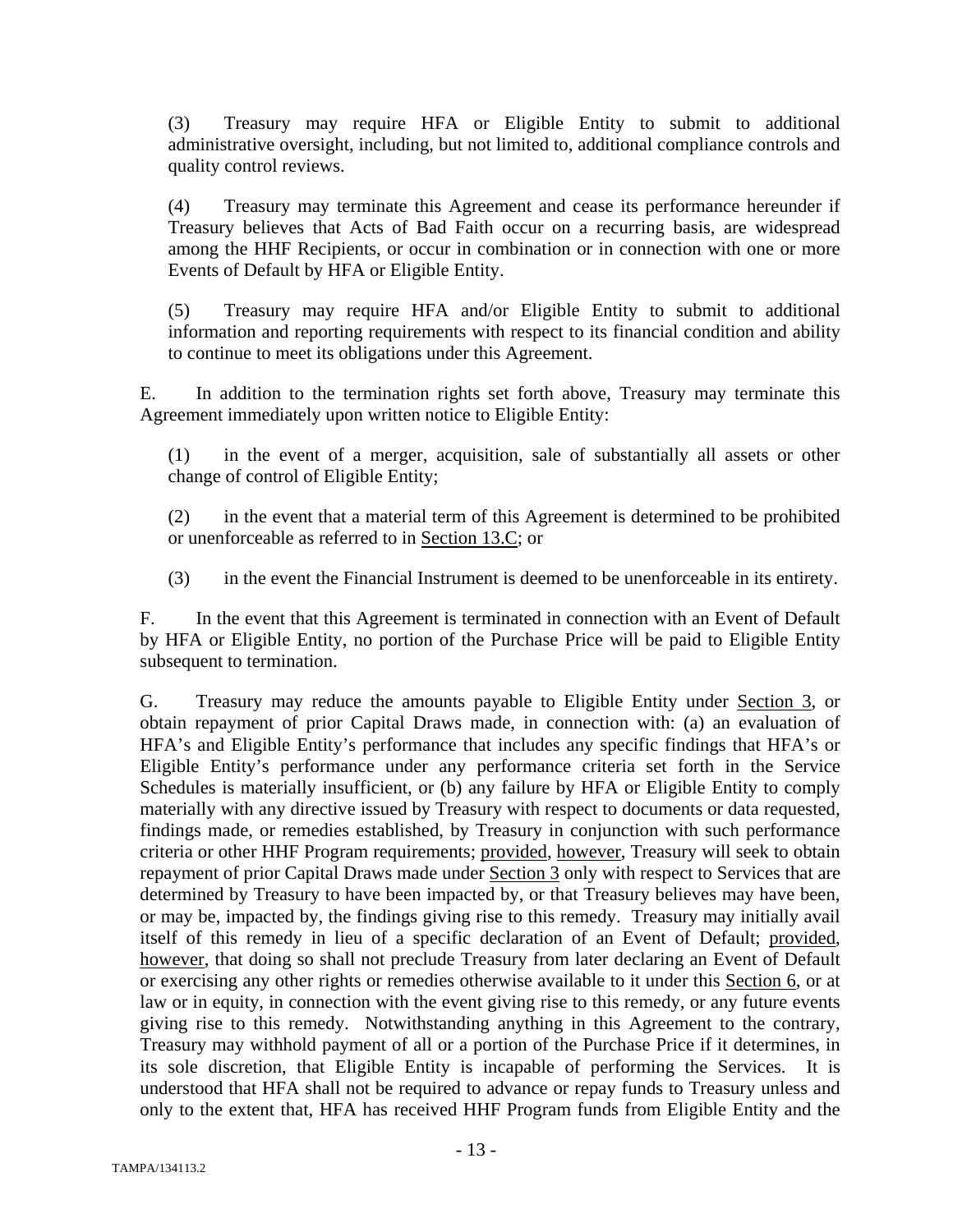same would not cause HFA to violate state law or its enabling legislation or governing documents, as applicable, to do so.

H. The remedies available to Treasury upon an Event of Default or an Act of Bad Faith under this Section are cumulative and not exclusive; further, these remedies are in addition to, and not in lieu of, any other remedies available to Treasury at law or in equity.

I. In the event of the expiration or termination of this Agreement or any Service implemented under this Agreement under any circumstances, HFA, Eligible Entity and Treasury agree to cooperate with one another on an ongoing basis to ensure an effective and orderly wind-down of the Services, including the provision of any information, reporting, records and data required hereunder by Treasury.

J. Notwithstanding any provision to the contrary in this Agreement, temporary or permanent forbearance on Capital Draws of funds by the Eligible Entity shall not, in and of itself, constitute an Event of Default or an Act of Bad Faith by the HFA or the Eligible Entity nor trigger a demand for repayment under this Section. The HFA or the Eligible Entity shall provide Treasury with timely notice of any determination that such forbearance is necessary and in such event Treasury may elect to reduce the Purchase Price to the aggregate of Capital Draw Requests funded to date plus an amount for Administrative Expenses reasonably required to comply with the surviving terms of this Agreement.

### **7. Governing Law; Venue**

This Agreement shall be governed by and construed under Federal law and not the law of any state or locality, without reference to or application of the conflicts of law principles; provided, however, that the powers and authority of the HFA shall be governed by and construed in accordance with the laws of its state. Any and all disputes between the parties that cannot be settled by mutual agreement shall be resolved solely and exclusively in the United States Federal courts located within the District of Columbia. All parties hereto consent to the jurisdiction and venue of such courts and irrevocably waive any objections thereto.

## **8. Notices**

All legal notices, reports, requests, demands and other communications under this Agreement shall be in writing and referred to each party's point of contact or to such other point of contact at such other address as may be designated in writing by such party. Notices, reports, requests, demands and other communications sent to Treasury shall be sent by email to all of the email addresses listed below. Performance Reports and Capital Draw Requests shall be sent to Bank of New York Mellon only by email at the address listed below. The names and addresses of HFAs and Eligible Entity's points of contact are set forth in Schedule A. All such notices under this Agreement sent to HFA or Eligible Entity shall be considered received: (a) when personally delivered; (b) when delivered by commercial overnight courier with verification receipt; (c) three (3) days after having been sent, postage prepaid, via certified mail, return receipt requested; or (d) upon sending an email.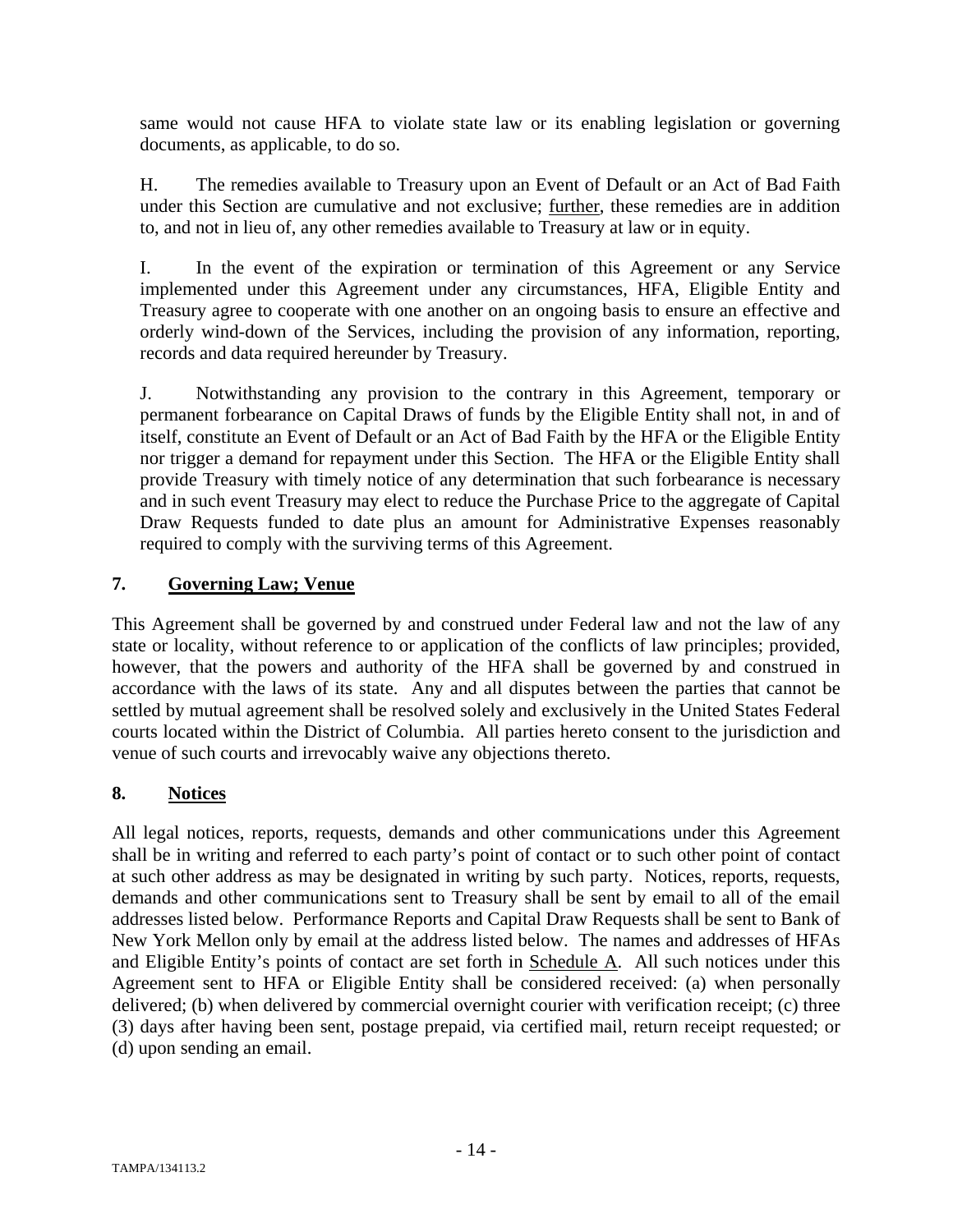| <b>Treasury Email Addresses:</b> | OFSChiefCounselNotices@do.treas.gov |
|----------------------------------|-------------------------------------|
|                                  | HFAInnovation@do.treas.gov          |
|                                  | tarp.compline@do.treas.gov          |

Bank of New York Mellon: tarpcppclosing@bnymellon.com

#### **9. Modifications**

A. Subject to Section 9.B., modifications to this Agreement shall be in writing and signed by Treasury, HFA and Eligible Entity.

B. Treasury reserves the right to unilaterally modify or supplement the terms and provisions of this Agreement that relate (as determined by Treasury, in its discretion) to the compliance and performance requirements of the HHF Program, and/or to technical, administrative, or procedural matters or compliance and reporting requirements that may impact the administration of the HHF Program. For the avoidance of doubt, reasonable incremental administrative expenses of the HFA or Eligible Entity associated with such a modification or supplement shall be Permitted Expenses.

C. In the event that Treasury agrees that (i) Eligible Entity may provide additional services under the HHF Program (a "New Service"), or (ii) the Services described in the Service Schedules shall be modified in any way, a replacement service schedule describing such additional or modified services, in substantially the form of the Service Schedules shall be executed and delivered by Eligible Entity. Concurrently with the delivery of such service schedule, HFA and Eligible Entity shall execute and deliver any such certificates, documents and/or legal opinions as may be required by Treasury. No additions, modifications or amendments to the Services shall be made without Treasury's prior approval. Additionally, Eligible Entity may not propose any New Service after September 1, 2010 without Treasury's and the Office of Management and Budget's consent, which may be withheld in either party's sole discretion.

### **10. Publicity**

HFA and Eligible Entity shall consult with Treasury to develop a communication and outreach strategy to ensure that any public messages related to the Services is consistent with the intent of the HHF Program. HFA, Eligible Entity and their respective affiliates, subcontractors or servicers shall notify Treasury at least two (2) business days in advance and provide a copy of any proposed press releases (or other public statements) that refers to the HHF Program, their participation therein or the results thereof. Treasury shall have the right to object to or modify such press release or statement, in its sole discretion. In the event Treasury does not respond to the press release or statement within such two (2) business day period then it shall be deemed permissible to publish. This Section shall survive the termination or expiration of this Agreement.

### **11. Limitation of Liability**

IN NO EVENT SHALL TREASURY, OR ITS OFFICERS, EMPLOYEES, AGENTS OR AFFILIATES BE LIABLE TO ELIGIBLE ENTITY WITH RESPECT TO THE SERVICES OR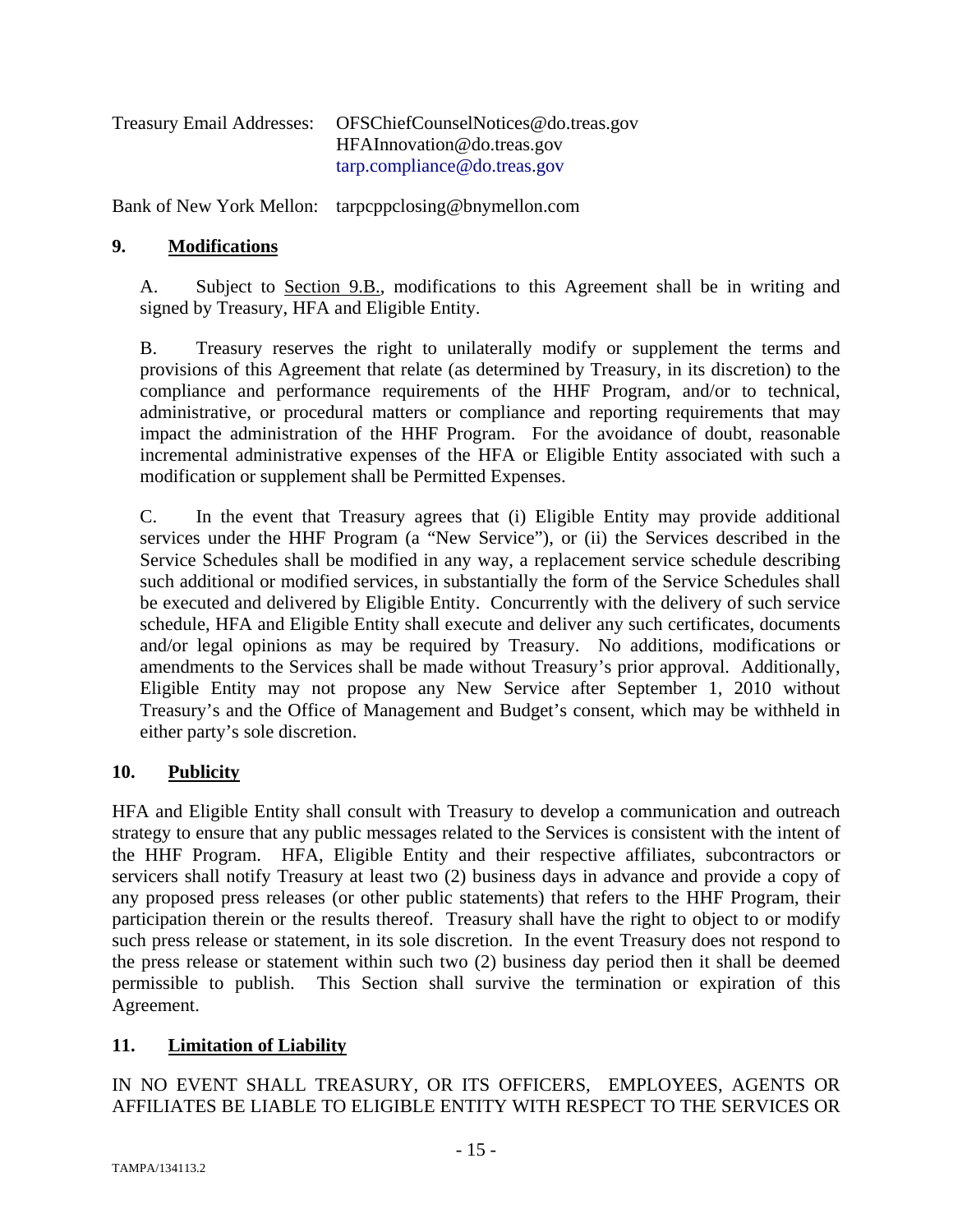THIS AGREEMENT, OR FOR ANY ACT OR OMISSION OCCURRING IN CONNECTION WITH THE FOREGOING, FOR ANY DAMAGES OF ANY KIND, INCLUDING, BUT NOT LIMITED TO DIRECT DAMAGES, INDIRECT DAMAGES, LOST PROFITS, LOSS OF BUSINESS, OR OTHER INCIDENTAL, CONSEQUENTIAL, SPECIAL OR PUNITIVE DAMAGES OF ANY NATURE OR UNDER ANY LEGAL THEORY WHATSOEVER, EVEN IF ADVISED OF THE POSSIBILITY OF SUCH DAMAGES AND REGARDLESS OF WHETHER OR NOT THE DAMAGES WERE REASONABLY FORESEEABLE; PROVIDED, HOWEVER, THAT THIS PROVISION SHALL NOT LIMIT TREASURY'S OBLIGATION TO REMIT PURCHASE PRICE PAYMENTS TO ELIGIBLE ENTITY IN ACCORDANCE WITH THIS AGREEMENT.

### **12. Indemnification**

HFA and Eligible Entity agree respectively as set forth on Schedule E attached hereto and incorporated herein.

## **13. Miscellaneous**

A. The recitals set forth at the beginning of this Agreement are true and accurate and are incorporated herein by this reference.

B. This Agreement is not a Federal procurement contract and is therefore not subject to the provisions of the Federal Property and Administrative Services Act (41 U.S.C. §§ 251- 260), the Federal Acquisition Regulations (48 CFR Chapter 1), or any other Federal procurement law.

C. Any provision of this Agreement that is determined to be prohibited or unenforceable in any jurisdiction shall, as to such jurisdiction, be ineffective to the extent of such prohibition or unenforceability without invalidating the remaining provisions of this Agreement, and no such prohibition or unenforceability in any jurisdiction shall invalidate such provision in any other jurisdiction.

D. Failure on the part of Treasury to insist upon strict compliance with any of the terms hereof shall not be deemed a waiver, nor will any waiver hereunder at any time be deemed a waiver at any other time. No waiver will be valid unless in writing and signed by an authorized officer of Treasury. No failure by Treasury to exercise any right, remedy, or power hereunder will operate as a waiver thereof or operate as a course of dealing as to which Eligible Entity may justifiably rely. The rights, remedies, and powers provided herein are cumulative and not exhaustive of any rights, remedies, and powers provided by law.

E. This Agreement shall inure to the benefit of and be binding upon the parties to this Agreement, and their permitted successors-in-interest. Treasury shall be permitted to assign its interest in this Agreement without the prior consent of HFA or Eligible Entity. Neither HFA, nor Eligible Entity shall be permitted to assign its interest in this Agreement without the prior written consent of Treasury, which may be withheld in Treasury's sole discretion.

F. This Agreement may be executed in two or more counterparts (and by different parties on separate counterparts), each of which shall be an original, but all of which together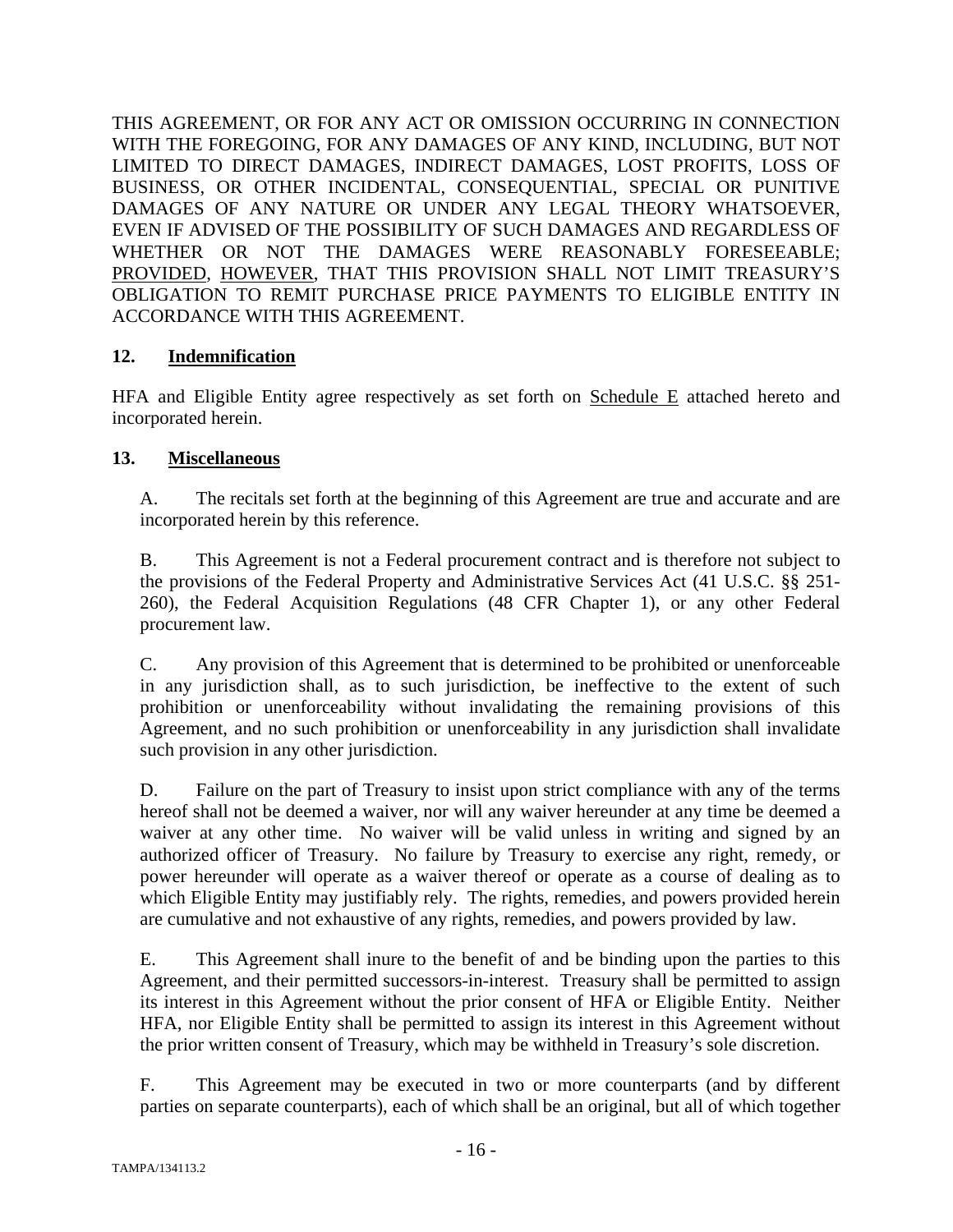shall constitute one and the same instrument. Facsimile or electronic copies of this Agreement, together with the Financial Instrument, the Service Schedules, and any certifications provided hereunder, shall be treated as originals for all purposes.

G. This Agreement, together with the Financial Instrument, Service Schedules, and the Certifications, constitutes the entire agreement of the parties with respect to the subject matter hereof.

H. Any provisions of this Agreement (including all documents incorporated by reference thereto) that contemplate their continuing effectiveness, including, but not limited to, Sections 2, 3, 4, 7, 10, 11, 12 and 13 of this Agreement, and the Financial Instrument, and any other provisions (or portions thereof) in this Agreement that relate to, or may impact, the ability of Treasury to fulfill its responsibilities in connection with the HHF Program, shall survive the expiration or termination of this Agreement.

## **14. Defined Terms; Incorporation by Reference**

A. All references to this "Agreement" necessarily include, in all instances, this Agreement and all documents, exhibits and schedules incorporated into this Agreement by reference, whether or not so noted contextually, and all amendments and modifications thereto. Specific references throughout this Agreement to individual documents that are incorporated by reference into this Agreement are not inclusive of any other documents that are incorporated by reference, unless so noted contextually.

B. The term "Effective Date" means the date indicated as the Closing Date on Schedule A.

C. Exhibit A - Form of Financial Instrument, Exhibits B-1 and B-2 - Forms of Certification, Exhibit C - Form of Capital Draw Request, Exhibit D-1 - Form of Legal Opinion - HFA, Exhibit D-2 - Form of Legal Opinion - Eligible Entity (in each case, in form and, upon completion, in substance), Schedule A - Basic Information, Schedule B - Service Schedules, Schedule C - Permitted Expenses, Schedule D - Qualifications to Representations and Warranties, Schedule E - Indemnification, including all amendments and modifications thereto, are incorporated into this Agreement by this reference and given the same force and effect as though fully set forth herein.

## [SIGNATURE PAGE FOLLOWS; REMAINDER OF PAGE INTENTIONALLY LEFT BLANK]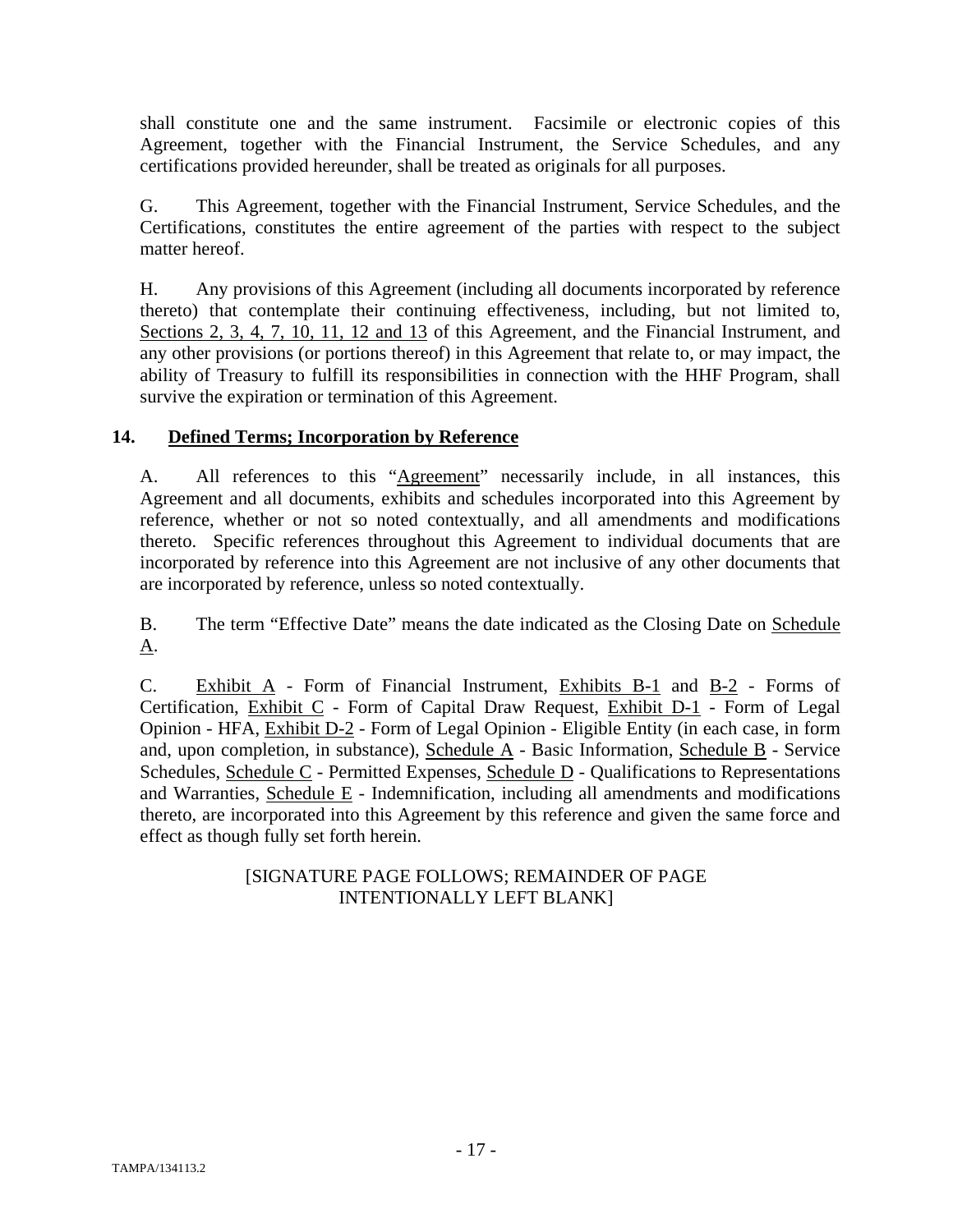**In Witness Whereof**, HFA, Eligible Entity and Treasury by their duly authorized officials hereby execute and deliver this Commitment to Purchase Financial Instrument and HFA Participation Agreement as of the Effective Date.

#### **HFA**: **TREASURY**:

MISSISSIPPI HOME CORPORATION UNITED STATES DEPARTMENT OF THE **TREASURY** 

By:  $/s/Di$  anne Bolen By: Name: Dianne Bolen Name: Herbert M. Allison, Jr.

Title: Executive Director Title: Assistant Secretary for Financial Stability

#### **ELIGIBLE ENTITY**:

MISSISSIPPI HOME CORPORATION

By: /s/ Dianne Bolen Name: Dianne Bolen Title: Executive Director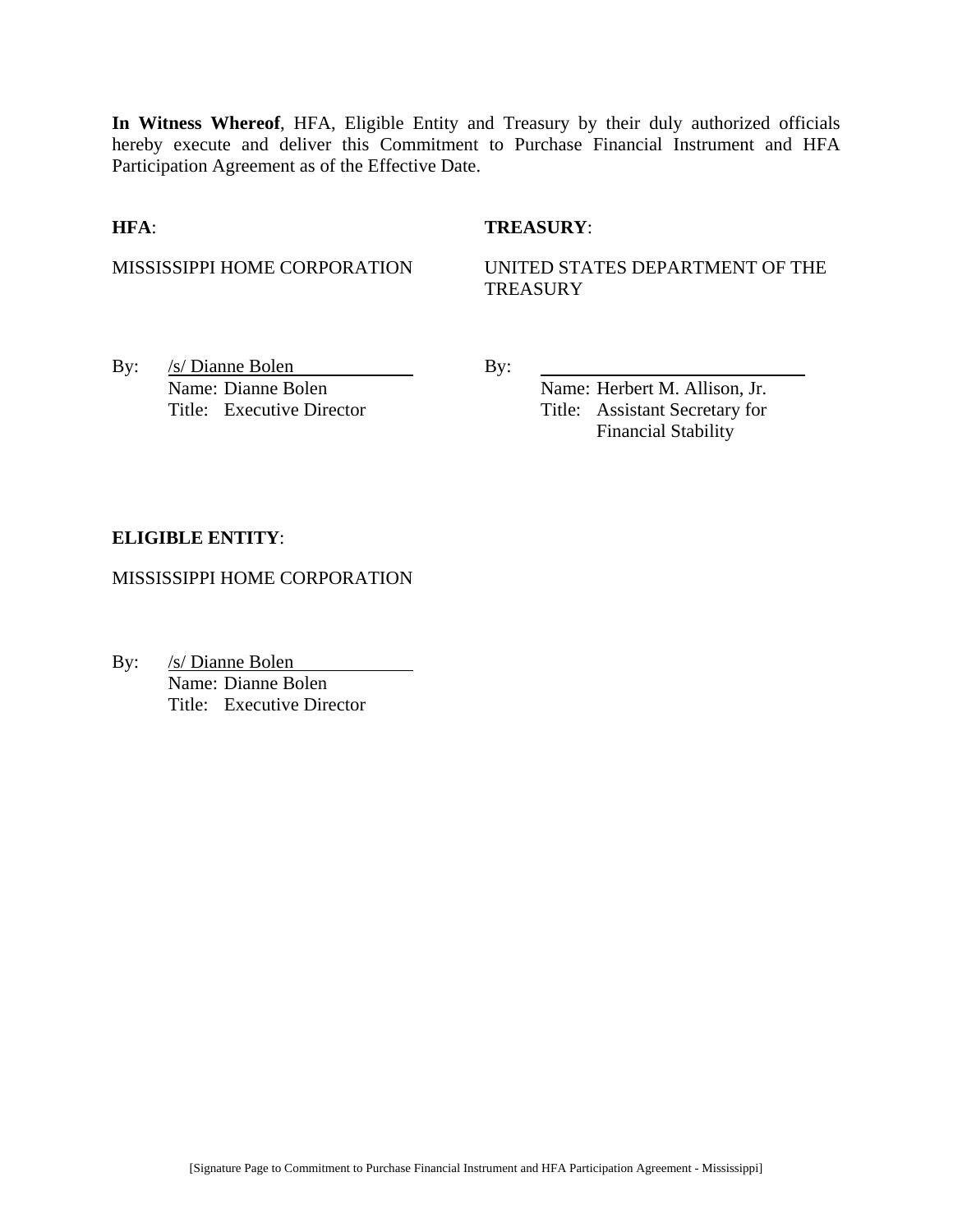In Witness Whereof, HFA, Eligible Entity and Treasury by their duly authorized officials hereby execute and deliver this Commitment to Purchase Financial Instrument and HFA Participation Agreement as of the Effective Date.

HFA:

#### TREASURY:

MISSISSIPPI HOME CORPORATION

UNITED STATES DEPARTMENT OF THE **TREASURY** 

By:

Name: Dianne Bolen Title: Executive Director By:

Name: Herbert M. Allison, Jr.

Title: Assistant Secretary for Financial Stability

#### ELIGIBLE ENTITY:

MISSISSIPPI HOME CORPORATION

By:

Name: Dianne Bolen Title: Executive Director

[Signature Page to Commitment to Purchase Finaneiallnstrument and HFA Participation Agreement - Mississippi]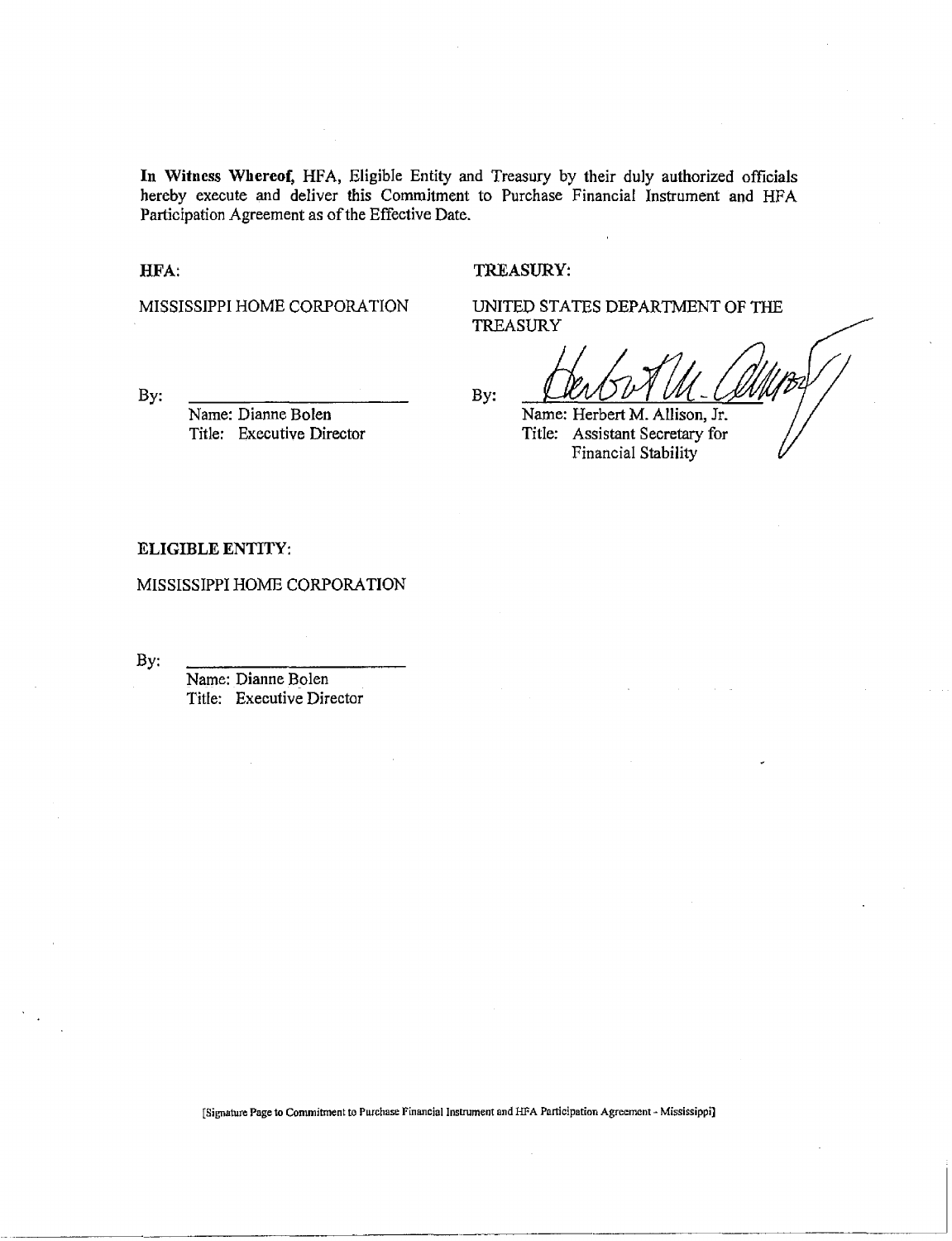### **EXHIBITS AND SCHEDULES**

- Exhibit A Form of Financial Instrument
- Exhibit B-1 Form of HFA Certification
- Exhibit B-2 Form of Eligible Entity Certification
- Exhibit C Form of Capital Draw Request
- Exhibit D-1 Form of Legal Opinion HFA
- Exhibit D-2 Form of Legal Opinion Eligible Entity
- Schedule A Basic Information
- Schedule B Service Schedules
- Schedule C Permitted Expenses
- Schedule D Qualifications to Representations and Warranties
- Schedule E Indemnification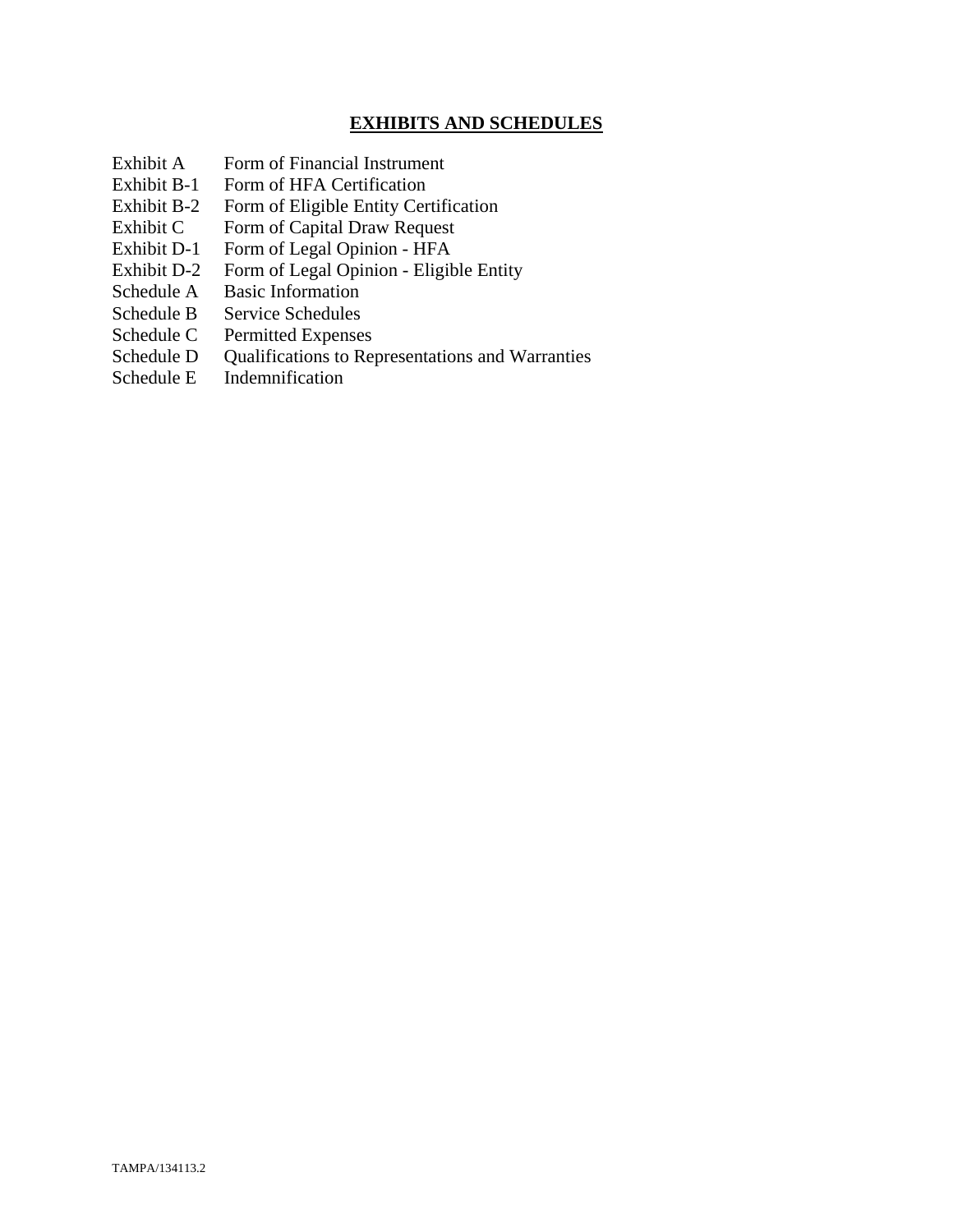#### **EXHIBIT A**

#### **FORM OF FINANCIAL INSTRUMENT**

This Financial Instrument is delivered by the undersigned party ("Eligible Entity") as provided in Section 1 of the Commitment to Purchase Financial Instrument and HFA Participation Agreement (the "Agreement"), entered into as of the Effective Date, by and among the United States Department of the Treasury ("Treasury"), the party designated as HFA in the Agreement ("HFA") and Eligible Entity. This Financial Instrument is effective as of the Effective Date. All of the capitalized terms that are used but not defined herein shall have the meanings ascribed to them in the Agreement.

For good and valuable consideration, the receipt and sufficiency of which are hereby acknowledged, Eligible Entity agrees as follows:

- 1. Eligible Entity Obligation; Purchase Price Consideration.
	- (a) Eligible Entity shall perform all Services described in the Service Schedules in consideration for the Purchase Price described in subsection (b) below, in accordance with the terms and conditions of the Agreement, to the satisfaction of Treasury. The conditions precedent to the payment by Treasury of the Purchase Price with respect to the Services are set forth in Section 3(B) of the Agreement.
	- (b) This Financial Instrument is being purchased by Treasury pursuant to Section 3 of the Agreement through the payment by Treasury of various payments referred to collectively in the Agreement as the "Purchase Price". This Financial Instrument is being purchased by Treasury in connection with Eligible Entity's participation in the Housing Finance Agency Innovation Fund for the Hardest Hit Housing Markets program (the "HHF Program") created under the Emergency Economic Stabilization Act of 2008 (P.L. 110-343), as amended, as the same may be amended from time to time ("EESA").
- 2. Repayment of Purchase Price. In the event a recipient of HHF Program funds repays any or all of the funds received from Eligible Entity in connection with the Services, Eligible Entity shall use such funds as follows:
	- (a) First, if such funds are repaid on or prior to December 31, 2017, Eligible Entity may use such repaid funds to continue to provide Services to other eligible homeowners up to and including December 31, 2017 or retain such repaid funds to fund the Permitted Expenses to the extent the full amount as indicated on Schedule C to the Agreement has not been drawn from Treasury pursuant to Section 3(A) of the Agreement. Any repaid funds retained by Eligible Entity to fund Permitted Expenses shall correspondingly reduce the amount that Eligible Entity may draw from Treasury pursuant to Section 3(A) of the Agreement to fund Permitted Expenses.
	- (b) Second, if such funds are repaid on or prior to December 31, 2017 and Eligible Entity is no longer providing the Services to new homeowners and the Permitted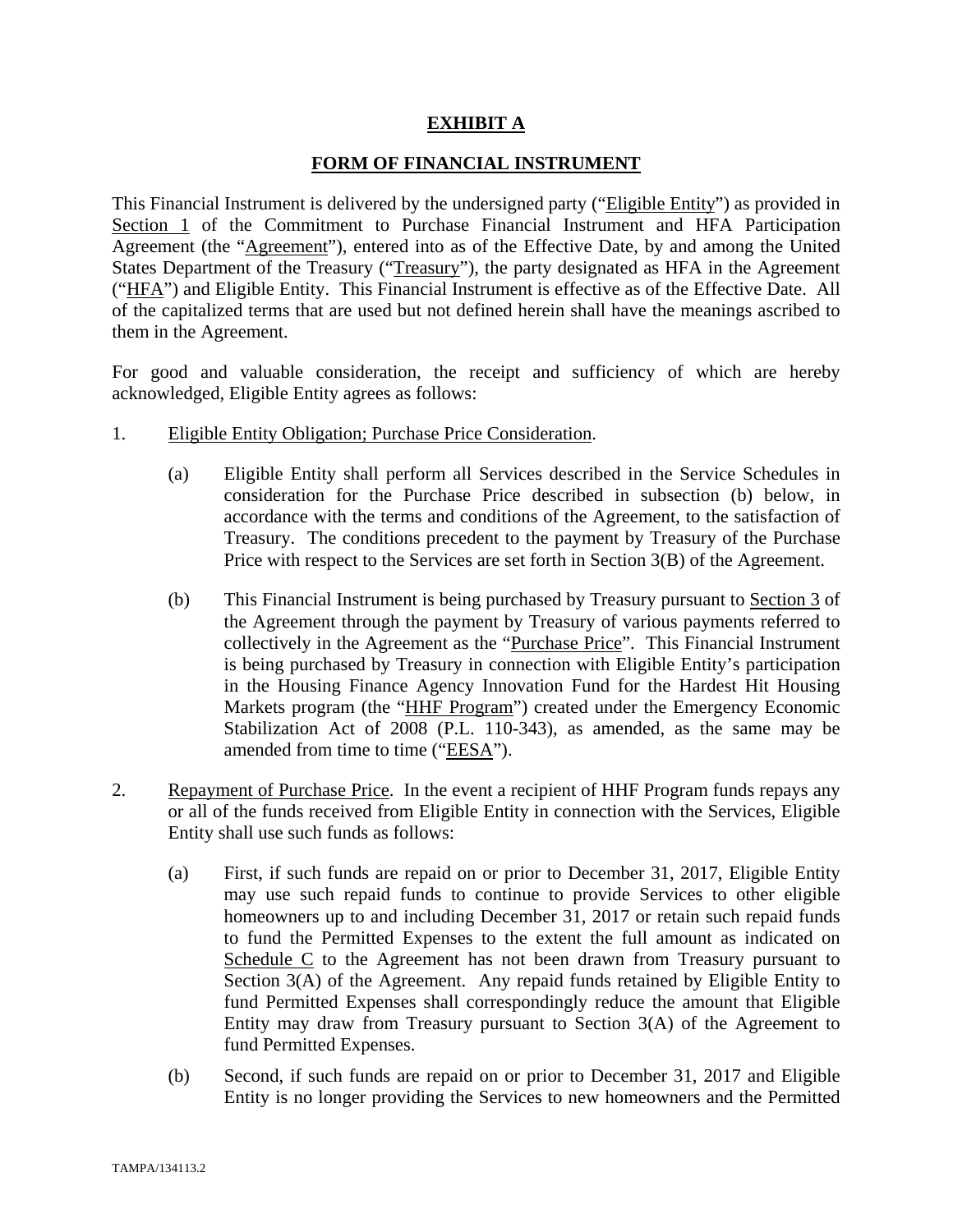Expenses have been fully funded, then Eligible Entity shall remit such funds to Treasury, monthly on the 15th day of each month or first business day thereafter.

- (c) Third, if such funds are repaid after December 31, 2017, Eligible Entity shall remit such funds to Treasury, monthly on the  $15<sup>th</sup>$  day of each month or first business day thereafter.
- 3. Final Repayment. In the event Eligible Entity is holding any HHF Programs funds, including, but not limited to, excess cash and amounts on deposit in the administrative reserve, as of December 31, 2017, such funds shall be returned to Treasury or its designee prior to 1:00 p.m. Eastern Standard Time on December 31, 2017.
- 4. Security Interest. As security for the performance of the Services and the other obligations of Eligible Entity under the Agreement, as such obligations are evidenced in this Financial Instrument, Eligible Entity has granted to Treasury a first lien priority security interest in the Depository Account and in any moneys, or investments, if any, held therein.
- 5. Representations, Warranties and Covenants. Eligible Entity represents and warrants that the representations and warranties set forth in the Agreement, on the date hereof, are, and on the date of each Capital Draw hereunder, shall be, true, correct, accurate and complete in all material respects. The truth and accuracy of such representations and warranties are continuing obligations of Eligible Entity. Additionally, all covenants of Eligible Entity set forth in Section 2 of the Agreement are incorporated herein by reference and Eligible Entity, on the date hereof, is not, and on the date of each Capital Draw hereunder, shall not be in breach of any such covenants. In the event that any of the representations or warranties made herein or in the Agreement cease to be true and correct, or the Eligible Entity breaches any of the covenants made herein or in the Agreement, Eligible Entity agrees to notify Treasury immediately and the same shall constitute an Event of Default hereunder.
- 6. Limitation of Liability

IN NO EVENT SHALL TREASURY, OR ITS OFFICERS, EMPLOYEES, AGENTS OR AFFILIATES BE LIABLE TO ELIGIBLE ENTITY WITH RESPECT TO THE SERVICES OR THE AGREEMENT, OR FOR ANY ACT OR OMISSION OCCURRING IN CONNECTION WITH THE FOREGOING, FOR ANY DAMAGES OF ANY KIND, INCLUDING, BUT NOT LIMITED TO DIRECT DAMAGES, INDIRECT DAMAGES, LOST PROFITS, LOSS OF BUSINESS, OR OTHER INCIDENTAL, CONSEQUENTIAL, SPECIAL OR PUNITIVE DAMAGES OF ANY NATURE OR UNDER ANY LEGAL THEORY WHATSOEVER, EVEN IF ADVISED OF THE POSSIBILITY OF SUCH DAMAGES AND REGARDLESS OF WHETHER OR NOT THE DAMAGES WERE REASONABLY FORESEEABLE; PROVIDED, HOWEVER, THAT THIS PROVISION SHALL NOT LIMIT TREASURY'S OBLIGATION TO REMIT PURCHASE PRICE PAYMENTS TO ELIGIBLE ENTITY IN ACCORDANCE WITH THE AGREEMENT.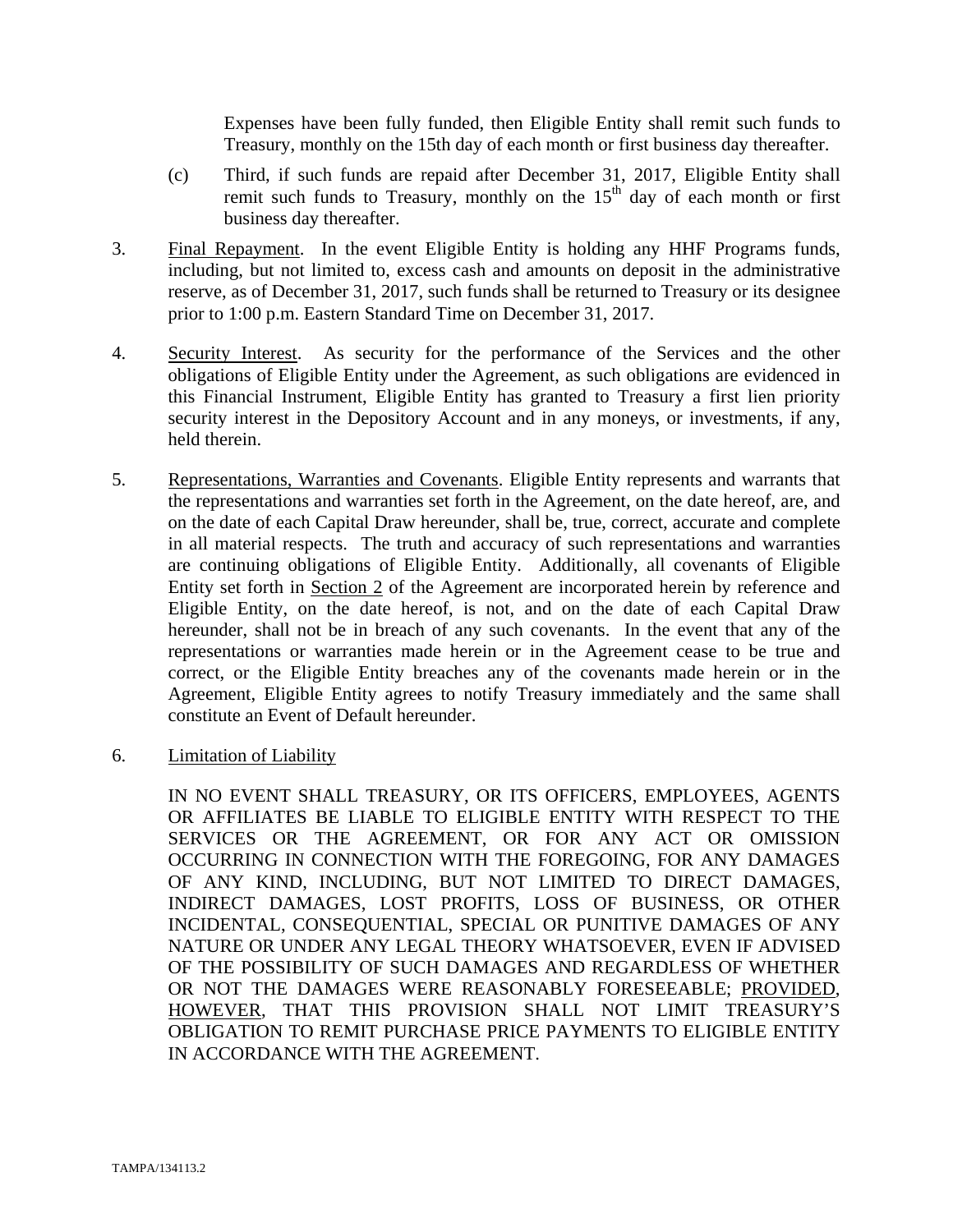## 7. Indemnification

Eligible Entity agrees as set forth on  $S$ chedule E to the Agreement, which  $S$ chedule E is hereby incorporated into this Financial Instrument by reference.

IN WITNESS WHEREOF, Eligible Entity hereby executes this Financial Instrument on the date set forth below.

[INSERT FULL LEGAL NAME OF ELIGIBLE ENTITY]

By: <u> 1989 - Johann Barbara, martin a</u> Name: Title:

Date: \_\_\_\_\_\_\_\_\_\_\_\_ \_\_, 2010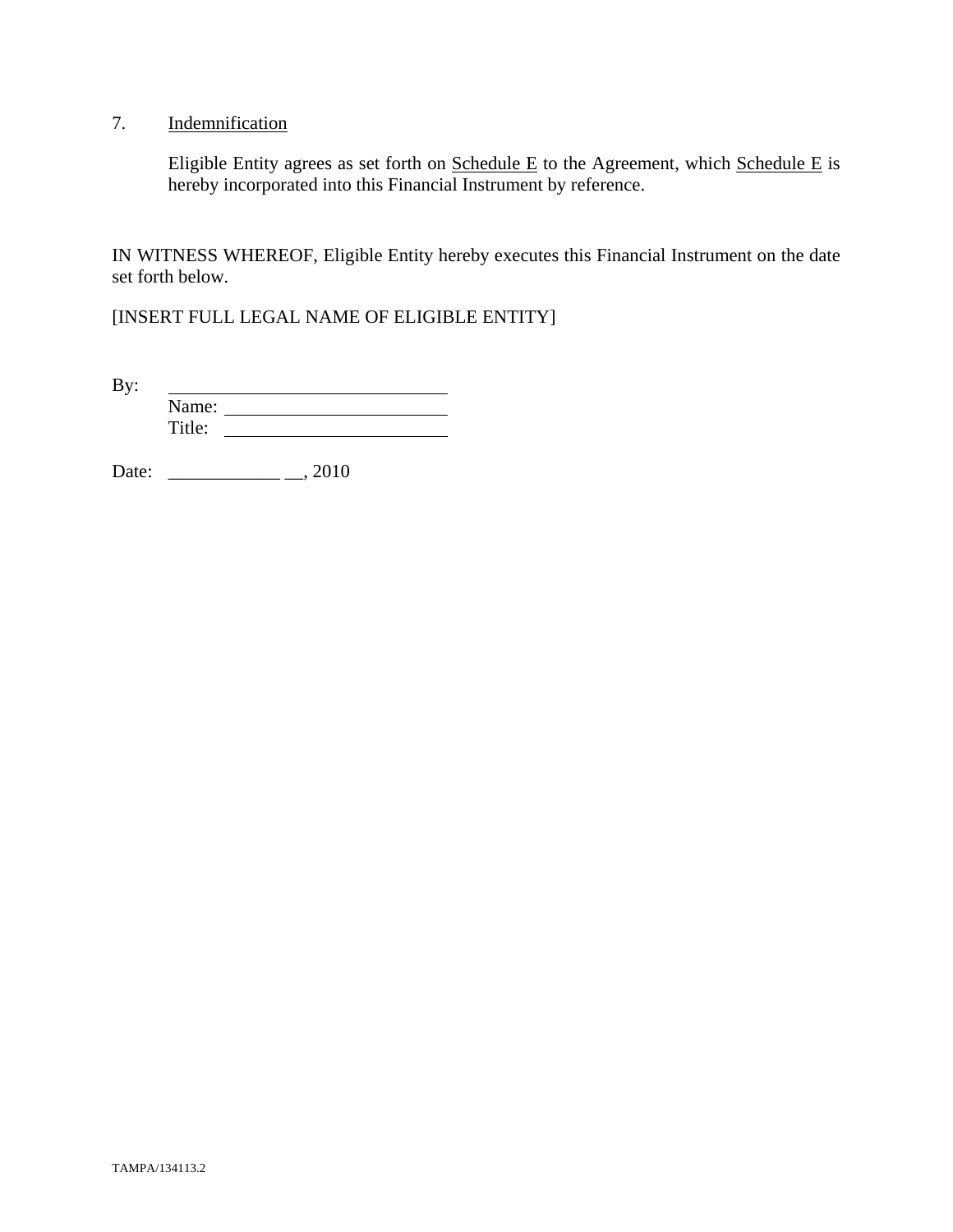#### **EXHIBIT B-1**

#### **FORM OF HFA CERTIFICATION**

This Certification is delivered as required by Section  $2.A(15)$  of that certain Commitment to Purchase Financial Instrument and HFA Participation Agreement (the "Agreement"), effective as of [INSERT CLOSING DATE], by and among the United States Department of the Treasury ("Treasury"), the undersigned party ("HFA") and the institution party thereto ("Eligible Entity"). All terms used, but not defined herein, shall have the meanings ascribed to them in the Agreement.

HFA hereby certifies, represents and warrants as of the date hereof that each of the representations and warranties of HFA contained in the Agreement are true, correct, accurate and complete in all material respects as of the date hereof. All covenants of HFA contained in the Agreement shall remain in full force and effect and HFA is not in breach of any such covenant.

Eligible Entity does not have HHF Program funds on hand of more than  $\frac{1}{2}$ [INSERT AN AMOUNT EQUAL TO 5% OF THE PROGRAM PARTICIPATION CAP]

HFA knows of no material deficiencies in the Internal Antifraud and Compliance Monitoring Program.

In the event that any part of the certification made herein is discovered not to be true and correct, HFA agrees to notify Treasury immediately.

\_\_\_\_\_\_\_\_\_\_\_\_\_\_\_\_\_\_\_\_\_\_\_\_\_\_\_\_\_\_\_\_\_\_\_\_ \_\_\_\_\_\_\_\_\_\_\_\_\_\_\_\_\_\_\_\_\_\_\_\_

[INSERT FULL LEGAL NAME OF HFA]:

[Name of Authorized Official] Date [Title of Authorized Official]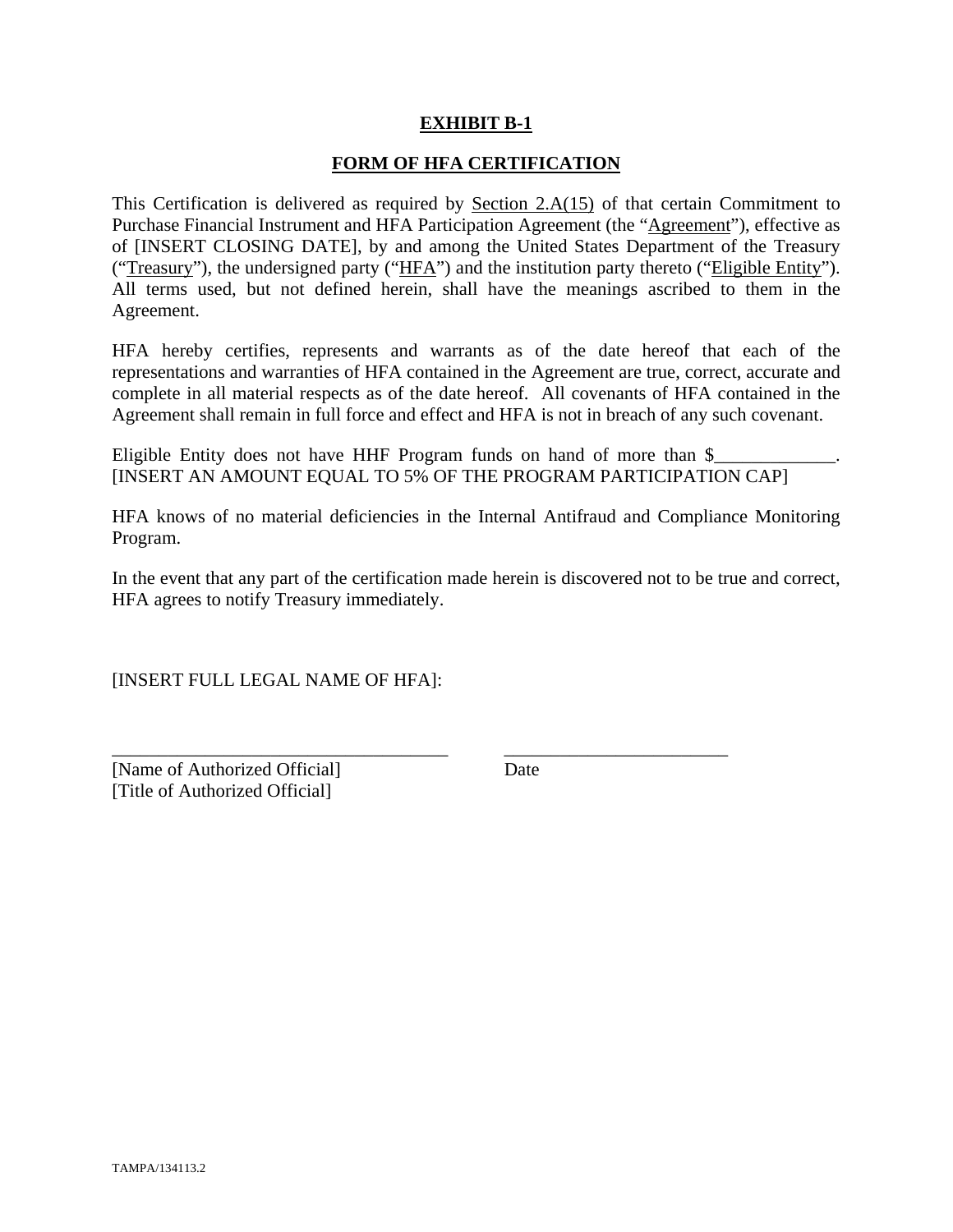## **EXHIBIT B-2**

#### **FORM OF ELIGIBLE ENTITY CERTIFICATION**

This Certification is delivered as required by Section 2.A(15) of the Commitment to Purchase Financial Instrument and HFA Participation Agreement (the "Agreement"), effective as of [INSERT CLOSING DATE], by and among the United States Department of the Treasury ("Treasury"), the party designated as HFA in the Agreement and the undersigned party ("Eligible Entity"). All terms used, but not defined herein, shall have the meanings ascribed to them in the Agreement.

Eligible Entity hereby certifies, represents and warrants as of the date hereof that each of the representations and warranties of Eligible Entity contained in the Agreement are true, correct, accurate and complete in all material respects as of the date hereof. All covenants of Eligible Entity contained in the Agreement shall remain in full force and effect and Eligible Entity is not in breach of any such covenant.

Eligible Entity does not have HHF Program funds on hand of more than  $\$ [INSERT AN AMOUNT EQUAL TO 5% OF THE PROGRAM PARTICIPATION CAP]

Eligible Entity knows of no material deficiencies in the Internal Control Program or the Internal Antifraud and Compliance Monitoring Program.

In the event that any part of the certification made herein is discovered not to be true and correct, Eligible Entity agrees to notify Treasury immediately.

\_\_\_\_\_\_\_\_\_\_\_\_\_\_\_\_\_\_\_\_\_\_\_\_\_\_\_\_\_\_\_\_\_\_\_\_ \_\_\_\_\_\_\_\_\_\_\_\_\_\_\_\_\_\_\_\_\_\_\_\_

[INSERT FULL LEGAL NAME OF ELIGIBLE ENTITY]:

[Name of Authorized Official] Date [Title of Authorized Official]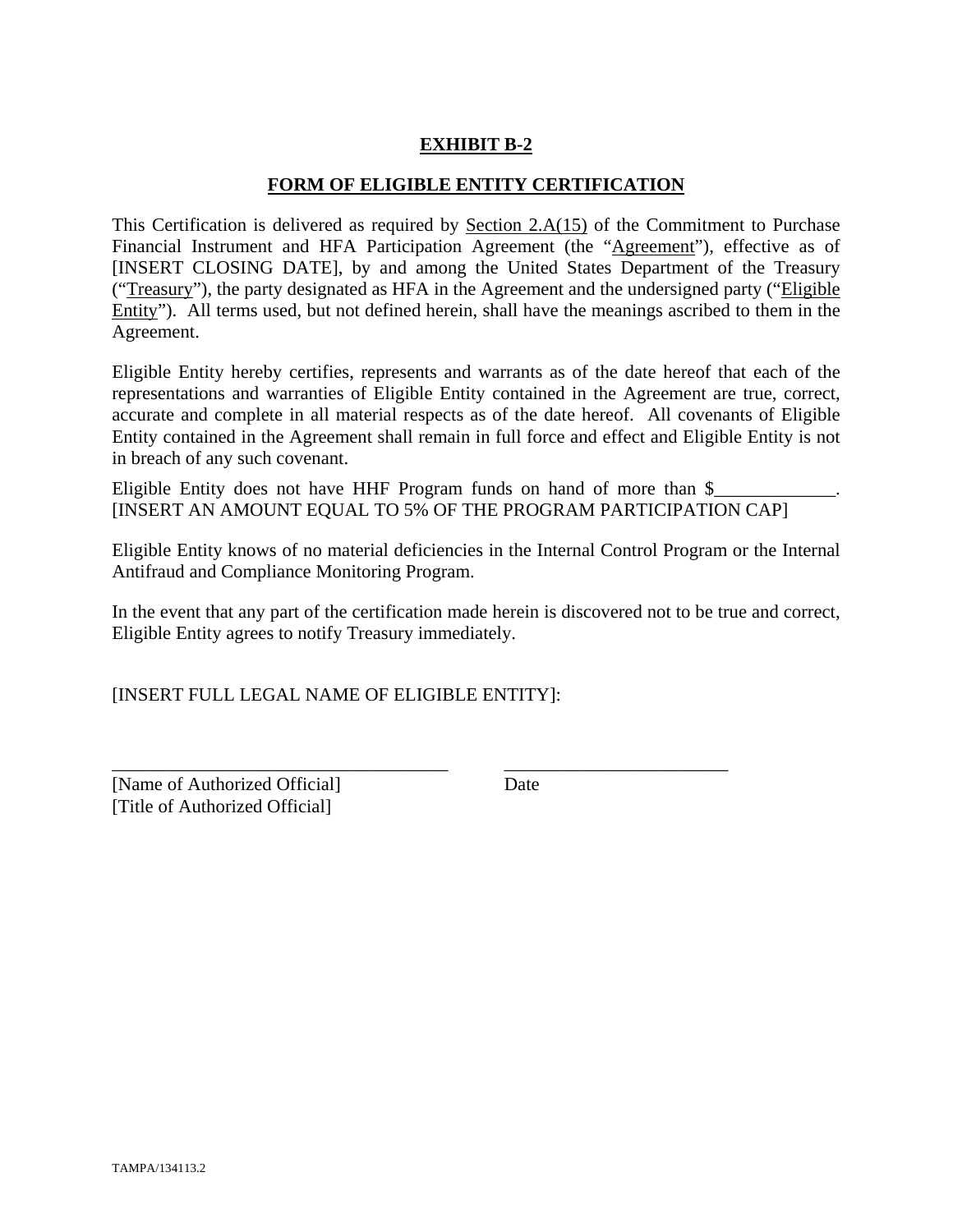#### **EXHIBIT C**

#### **FORM OF CAPITAL DRAW REQUEST**

[insert date]

The Bank of New York Mellon tarpcppclosing@bnymellon.com Attn: Matthew Sabino

The United States Department of the Treasury OFSChiefCounselNotices@do.treas.gov HFAInnovation@do.treas.gov tarp.compliance@do.treas.gov Attention: HFA Hardest Hit Fund

Ladies/Gentlemen:

 Reference is made to the Commitment to Purchase Financial Instrument and HFA Participation Agreement dated as of the date set forth on Schedule A thereto (as amended, supplemented or otherwise modified and in effect from time to time, the "HPA") by and among [insert HFA name] ("HFA"), [insert Eligible Entity name] ("Eligible Entity") and the United States Department of the Treasury ("Treasury"). Reference is also made to the Financial Instrument dated the date set forth on Schedule A to the HPA delivered by Eligible Entity to Treasury (the "Financial Instrument"). Capitalized terms used but not otherwise defined herein shall have the meaning given them in the HPA.

 In accordance with Section 3.A. of the HPA, the undersigned Eligible Entity hereby requests that The Bank of New York Mellon ("BNYM"), on behalf of Treasury, disburse the amounts set forth on the attached Capital Draw Schedule as a Capital Draw against the Purchase Price as described in the HPA to Eligible Entity on [insert date] (the "Funding Date").

 HFA and Eligible Entity, as applicable, hereby certify to Treasury and BNYM, as of the date hereof and on the Funding Date, that:

- (a) no default or Event of Default has occurred and is continuing as of the date hereof and on the Funding Date [other than  $\Box$ ];
- (b) each of the representations and warranties made by HFA and Eligible Entity in the HPA and Financial Instrument are true and correct on and as of such date, as if made on and as of the date hereof and on the Funding Date [other than ];
- (c) HFA and Eligible Entity are in compliance with the covenants and other agreements set forth in the HPA and Financial Instrument, which shall remain in full force and effect [other than \_\_\_\_\_\_\_\_\_\_\_\_\_\_];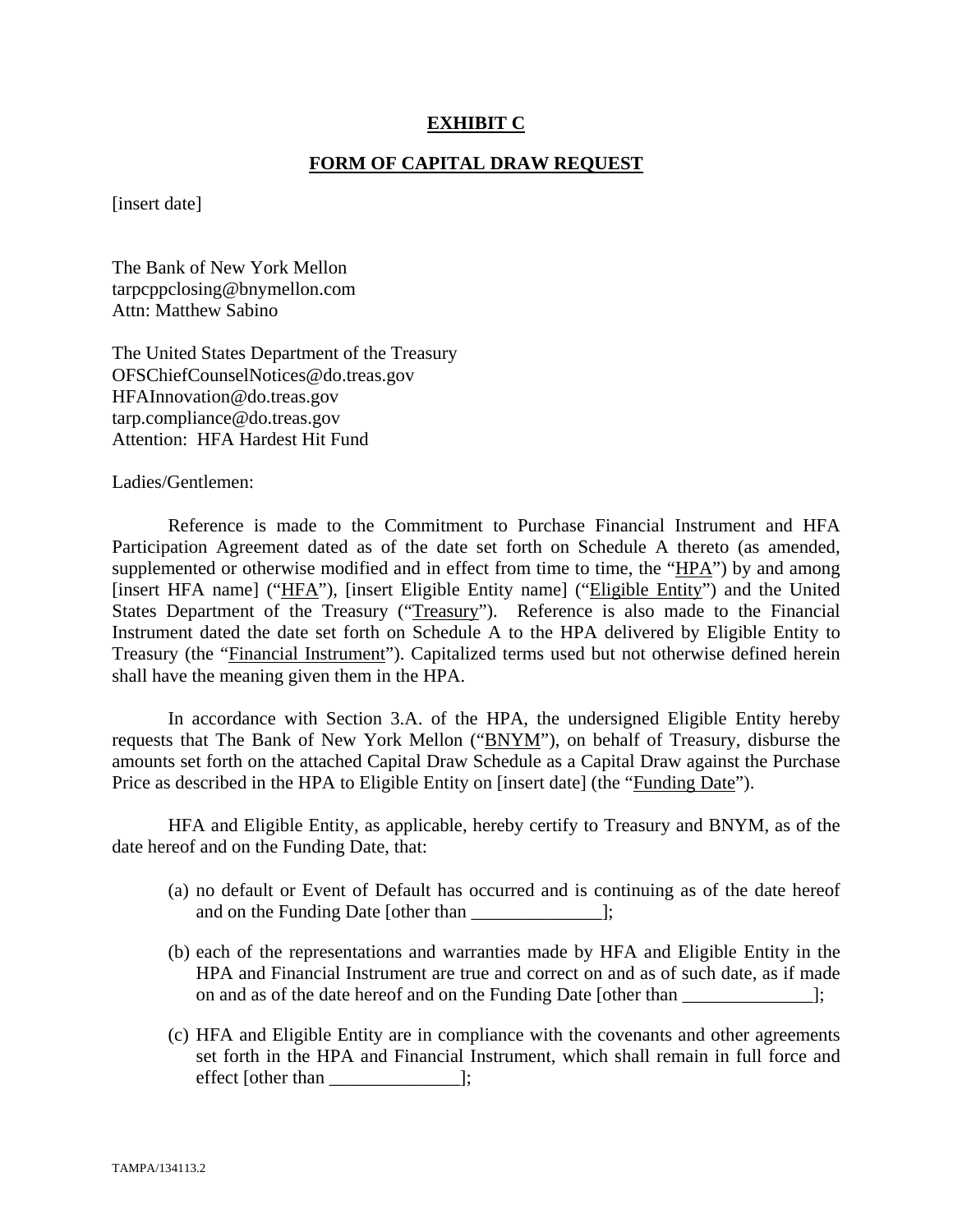- (d) all data and information set forth in this Capital Draw Request, including the Capital Draw Schedule, is true and correct in all respects; and
- (e) to our knowledge, there have been no Acts of Bad Faith by any HHF Recipient [other than  $\qquad$  ].

 In the event that any part of the certification made herein is discovered not to be true and correct after the date hereof, HFA or Eligible Entity, as applicable, shall notify Treasury immediately.

[INSERT FULL LEGAL NAME OF HFA]

[Name of Authorized Official] [Title of Authorized Official]

 $\overline{a}$ 

 $\overline{a}$ 

[INSERT FULL LEGAL NAME OF ELIGIBLE ENTITY]

[Name of Authorized Official] [Title of Authorized Official]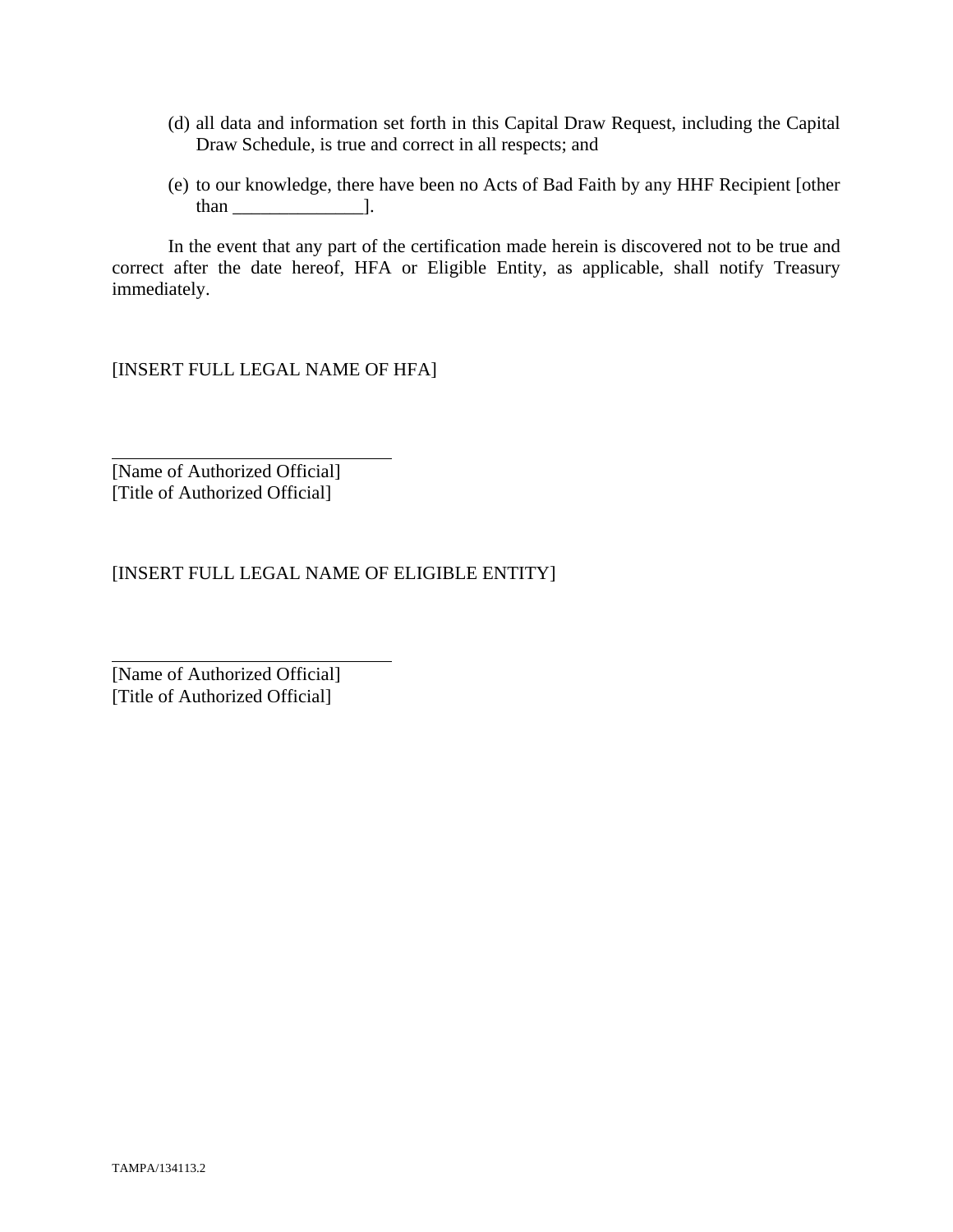## **CAPITAL DRAW SCHEDULE**

| Capital Draw Request for:                                                                                  |               |
|------------------------------------------------------------------------------------------------------------|---------------|
| [ Program                                                                                                  | \$            |
| [ Program                                                                                                  | \$            |
| Program                                                                                                    | \$            |
| Permitted Administrative Expenses                                                                          | \$            |
| <b>Total Capital Draw Request</b>                                                                          | $\mathbb{S}$  |
| Total Capital Draw Request as a Percentage of Program Participation Cap <sup>1</sup> :                     | $\frac{0}{0}$ |
|                                                                                                            |               |
| Total Purchase Price funded to date, including current Capital Draw:                                       | \$            |
|                                                                                                            |               |
| Program Participation Cap:                                                                                 | \$            |
|                                                                                                            |               |
| Program Funds Remaining:                                                                                   | $\mathcal{S}$ |
|                                                                                                            |               |
| Amount of HHF Program funds on hand prior to this Capital Draw:                                            | \$            |
|                                                                                                            |               |
| HHF Program funds on hand prior to this Capital Draw as a Percentage of<br>Program Participation $Cap^2$ : | $\%$          |
|                                                                                                            |               |

<sup>1</sup> May not be less than 2.5% nor exceed 20%.<br><sup>2</sup> May not exceed 5.0% on the date of submission of the Draw Request.

**Depository Account Information/Wire Instructions for payment of Capital Draw:**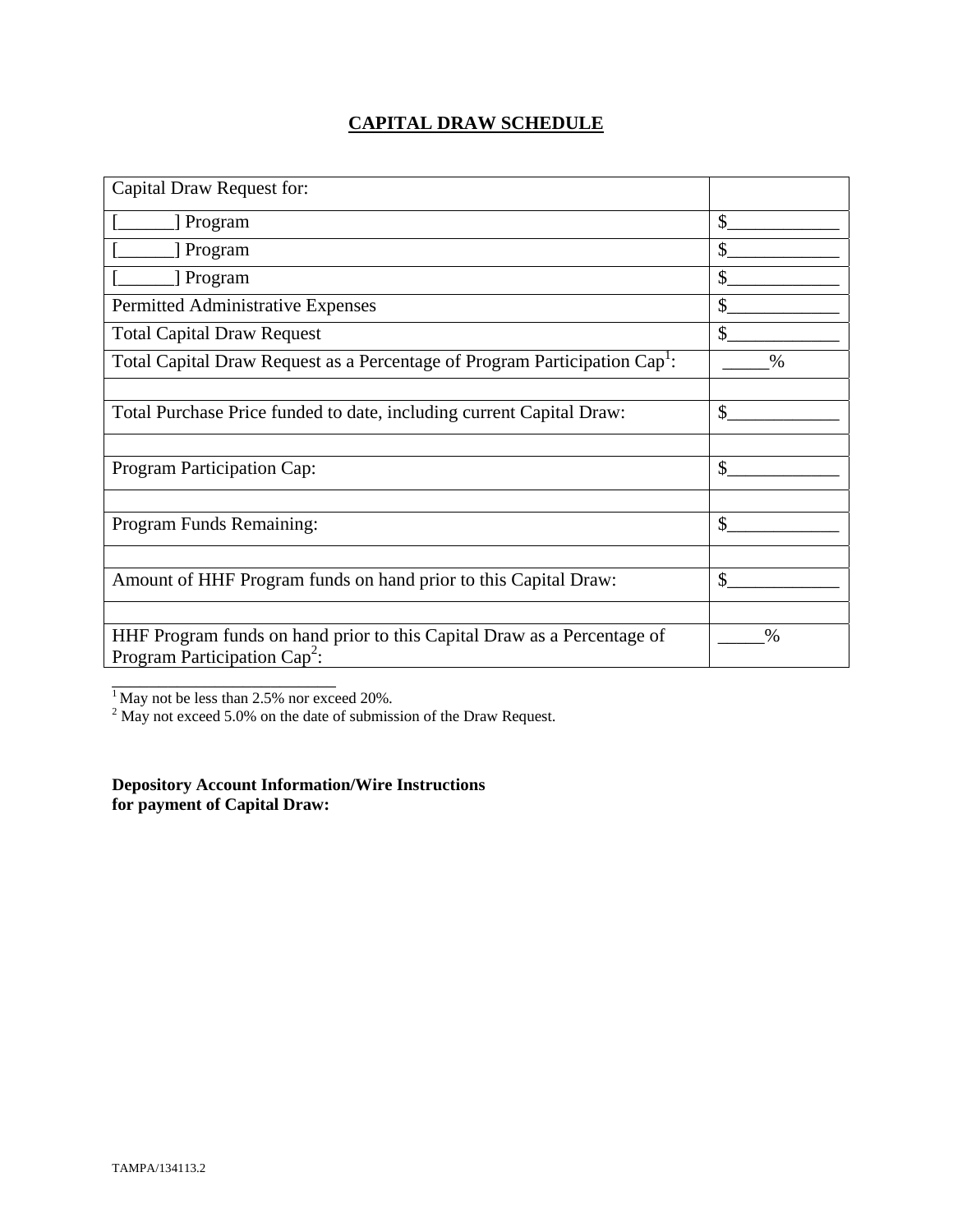### **EXHIBIT D-1**

### **FORM OF LEGAL OPINION - HFA**

#### [Customary introduction/qualifications]

1. HFA has been duly created and is validly existing as a \_\_\_\_\_\_\_\_\_\_\_\_\_\_\_\_\_\_\_\_ under the laws of the State of \_\_\_\_\_\_\_\_\_.

2. HFA has duly authorized the execution and delivery of the Agreement, and no further approval or authorization is required by HFA.

3. HFA has the power and authority to execute and deliver the Agreement and to perform its obligations thereunder.

4. The Agreement has been duly executed and delivered by HFA and, assuming due authorization, execution and delivery by the other parties thereto, constitutes a valid, legal and binding obligation of HFA, enforceable against HFA in accordance with its terms, except as the same may be limited by applicable bankruptcy, insolvency, reorganization, moratorium or similar laws affecting the enforcement of creditors' rights generally and general equitable principles, regardless of whether such enforceability is considered in a proceeding at law or in equity.

5. The execution and delivery by HFA of the Agreement and the performance by HFA of its obligations thereunder do not and will not: (i) violate the [organizational documents/Enabling Act] of HFA, (ii) to the best of our knowledge, after due inquiry, constitute a breach of or a default under any agreements or other instruments to which HFA is a party, (iii) to the best of our knowledge, after due inquiry, violate any judgment, decree or order of any court or administrative tribunal to which HFA is subject, or (iv) violate any Applicable Laws.

6. No consent, approval, authorization or other action by, or filing or registration with, any governmental authority of the United States or the State of \_\_\_\_\_\_\_\_\_\_ or any other entity having jurisdiction over HFA is required to be obtained prior to the execution and delivery of the Agreement or to perform the obligations contemplated thereby other than those consents, approvals, authorizations, filings, actions and registrations which have been obtained as of the date hereof.

7. HFA has obtained all necessary permits and licenses to perform its obligations under the Agreement.

8. There is no action, suit or proceeding, at law or in equity, or by or before any court or governmental agency, now pending or, to our knowledge, overtly threatened in writing against HFA that challenges the validity or enforceability of, or that seeks to enjoin the performance of, or seeks damages with respect to the Agreements or any of HFA's obligations thereunder.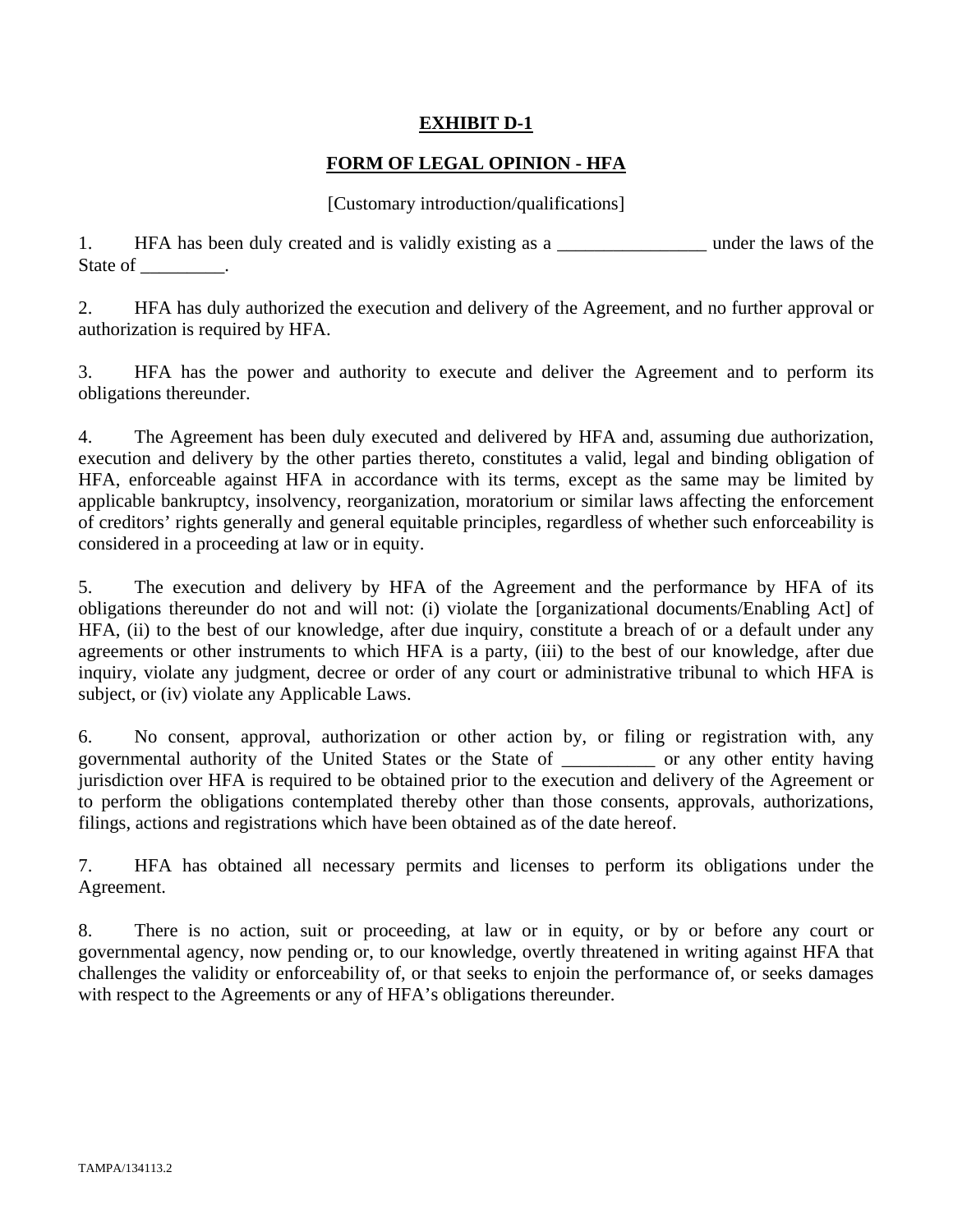## **EXHIBIT D-2**

## **FORM OF LEGAL OPINION - ELIGIBLE ENTITY**

#### [Customary introduction/qualifications]

1. Eligible Entity has been duly incorporated and is validly existing as a \_\_\_\_\_\_\_\_\_\_\_\_\_\_\_\_\_\_ and is in good standing under the laws of the State of \_\_\_\_\_\_\_\_.

2. Eligible Entity has duly authorized the execution and delivery of the Agreement and the Financial Instrument by all necessary [corporate] action, and no further approval or authorization is required by Eligible Entity.

3. Eligible Entity has the power and authority to execute and deliver the Agreement and the Financial Instrument and to perform its obligations thereunder.

4. Each of the Agreement and the Financial Instrument has been duly executed and delivered by Eligible Entity and, assuming due authorization, execution and delivery by the other parties thereto, each constitutes a valid, legal and binding obligation of Eligible Entity, enforceable against Eligible Entity in accordance with its terms, except as the same may be limited by applicable bankruptcy, insolvency, reorganization, moratorium or similar laws affecting the enforcement of creditors' rights generally and general equitable principles, regardless of whether such enforceability is considered in a proceeding at law or in equity.

5. The execution and delivery by Eligible Entity of the Agreement and the Financial Instrument and the performance by Eligible Entity of its obligations thereunder do not and will not: (i) violate the [organizational documents] of Eligible Entity, (ii) to the best of our knowledge, after due inquiry, constitute a breach of or a default under any agreements or other instruments to which Eligible Entity is a party, (iii) to the best of our knowledge, after due inquiry, violate any judgment, decree or order of any court or administrative tribunal to which Eligible Entity is subject, or (iv) violate any Applicable Laws.

6. No consent, approval, authorization or other action by, or filing or registration with, any governmental authority of the United States or the State of \_\_\_\_\_\_\_\_\_\_ or any other entity having jurisdiction over Eligible Entity is required to be obtained prior to the execution and delivery of the Agreement and the Financial Instrument or to perform the Services contemplated thereby other than those consents, approvals, authorizations, filings, actions and registrations which have been obtained as of the date hereof.

7. Eligible Entity has obtained all necessary permits and licenses to perform the Services it is obligated to perform under the Agreement.

8. There is no action, suit or proceeding, at law or in equity, or by or before any court or governmental agency, now pending or, to our knowledge, overtly threatened in writing against Eligible Entity that challenges the validity or enforceability of, or that seeks to enjoin the performance of, or seeks damages with respect to, the Agreement, the Financial Instrument or the Services.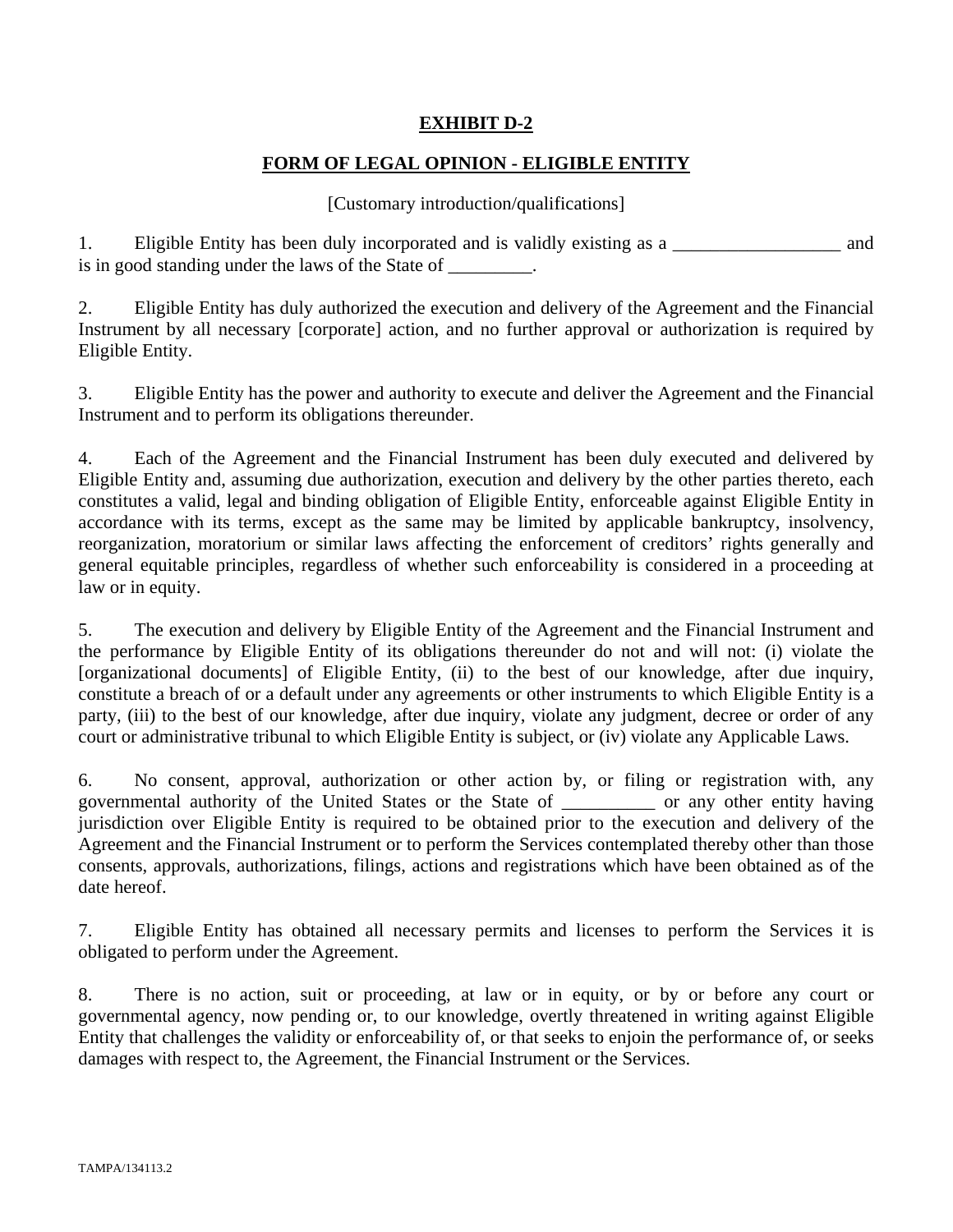#### **SCHEDULE A**

## **BASIC INFORMATION**

| Eligible Entity Information:            |                                                                                                                                                                                                       |
|-----------------------------------------|-------------------------------------------------------------------------------------------------------------------------------------------------------------------------------------------------------|
| Name of the Eligible Entity:            | Mississippi Home Corporation <sup>1</sup>                                                                                                                                                             |
| Corporate or other organizational form: | public body corporate and politic, separate and apart<br>from the State of Mississippi constituting a<br>governmental instrumentality under the constitution<br>and laws of the State of Mississippi. |
| Jurisdiction of organization:           | Mississippi                                                                                                                                                                                           |
| Notice Information:                     |                                                                                                                                                                                                       |
|                                         |                                                                                                                                                                                                       |
|                                         |                                                                                                                                                                                                       |
| HFA Information:                        |                                                                                                                                                                                                       |

| Name of HFA:               | Mississippi Home Corporation <sup>1</sup>                                                                                                                                                             |  |
|----------------------------|-------------------------------------------------------------------------------------------------------------------------------------------------------------------------------------------------------|--|
| Organizational form:       | public body corporate and politic, separate and apart<br>from the State of Mississippi constituting a<br>governmental instrumentality under the constitution<br>and laws of the State of Mississippi. |  |
| Date of Application:       | September 1, 2010                                                                                                                                                                                     |  |
| Notice Information:        | Same as notice information for Eligible Entity.                                                                                                                                                       |  |
| Program Participation Cap: | \$38,036,950                                                                                                                                                                                          |  |
| Closing Date:              | September 23, 2010                                                                                                                                                                                    |  |

 $\overline{a}$ 

<sup>1</sup> References in the Agreement to the term "HFA" shall mean the Mississippi Home Corporation ("MHC") in its capacity as HFA as such term is used in the Agreement; and references in the Agreement to the term "Eligible Entity" shall mean MHC, in its capacity as Eligible Entity as such term is used in the Agreement.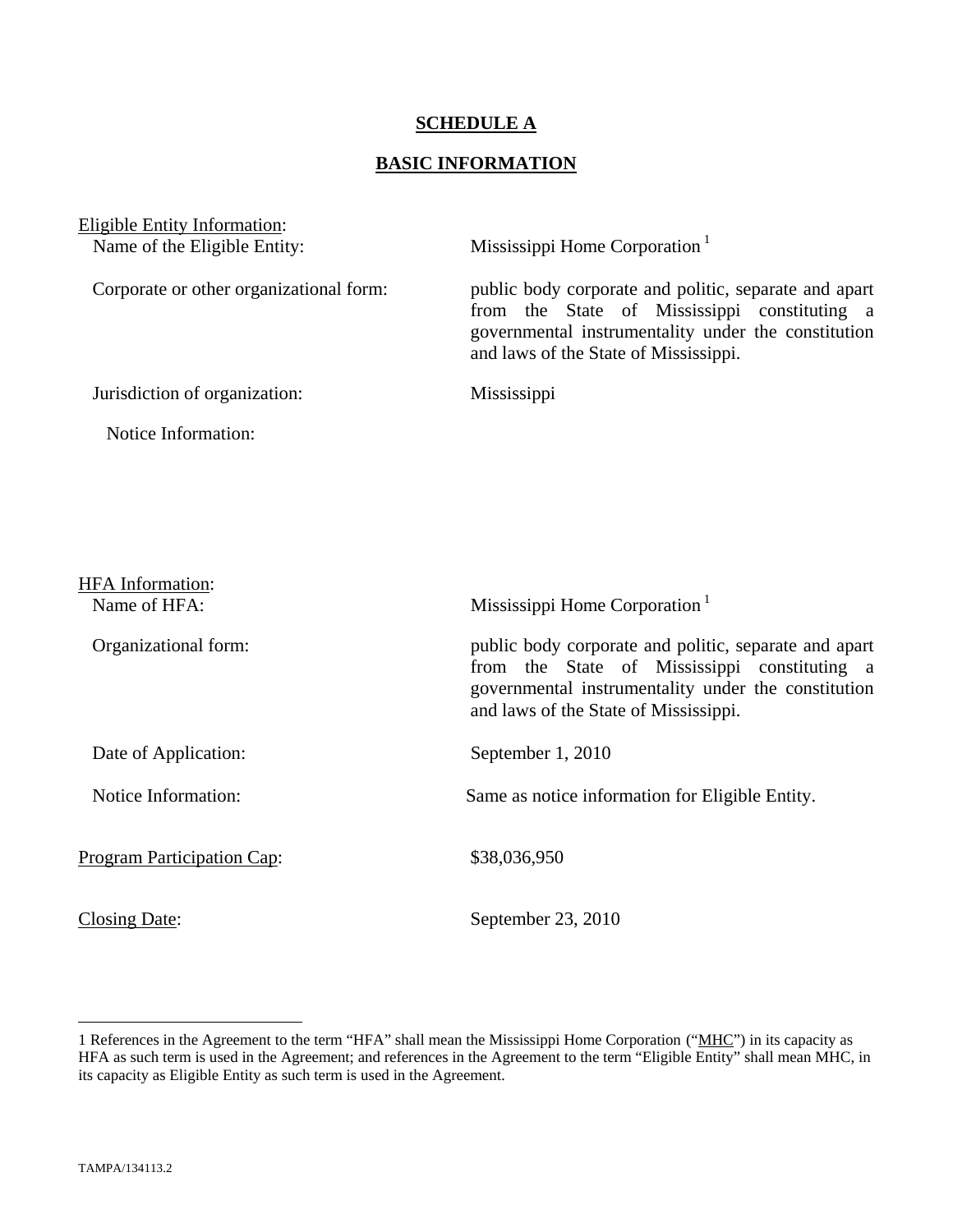Eligible Entity Depository Account Information: See account information set forth in the Depository Account Control Agreement between Treasury and Eligible Entity regarding the HHF Program.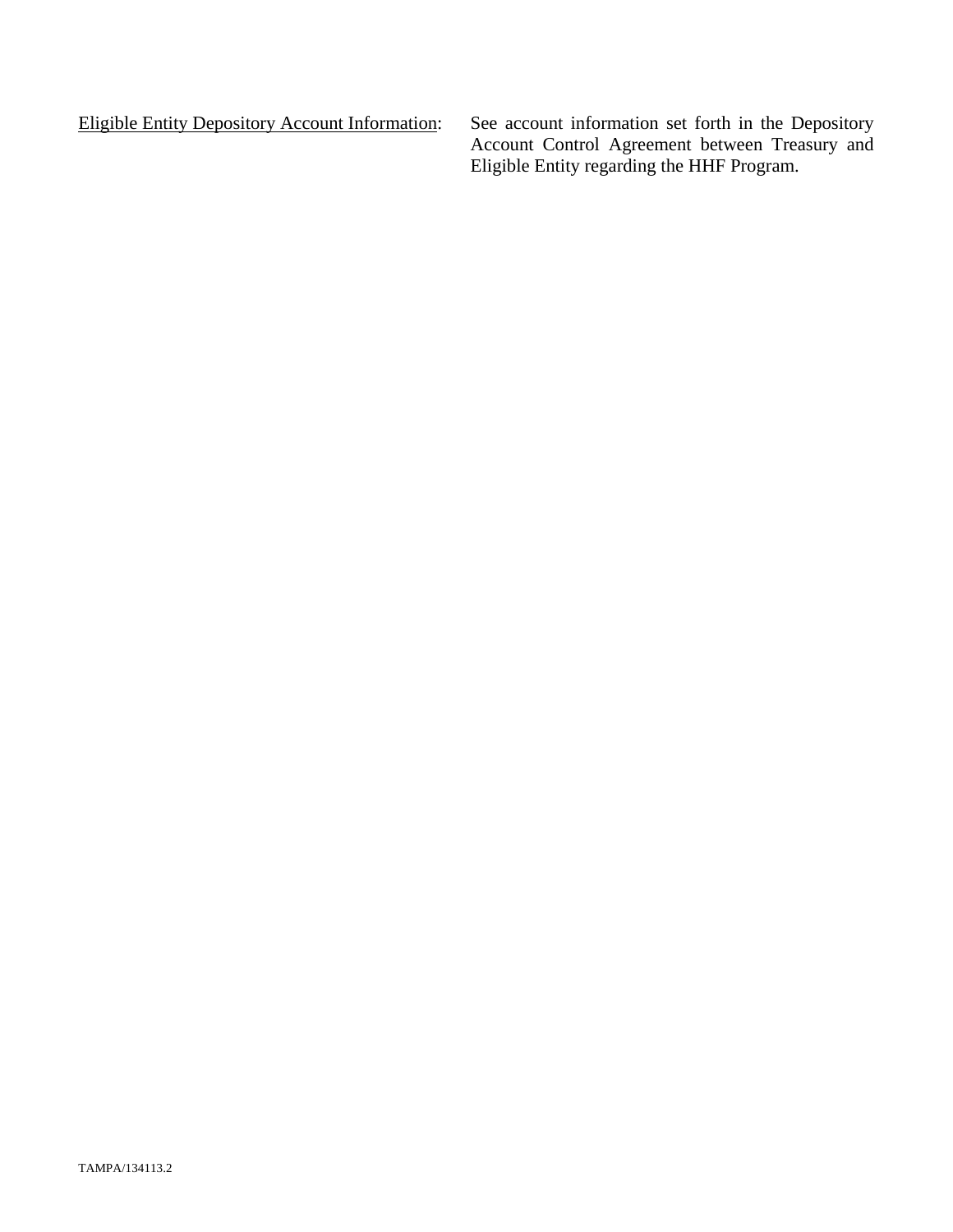#### **SCHEDULE B**

#### **SERVICE SCHEDULES**

The attached Service Schedules (numbered sequentially as Service Schedule B-1, Service Schedule B-2, et seq.) together comprise Schedule B to that certain Commitment to Purchase Financial Instrument and HFA Participation Agreement, entered into as of the Effective Date, by and among the United States Department of the Treasury and the undersigned parties.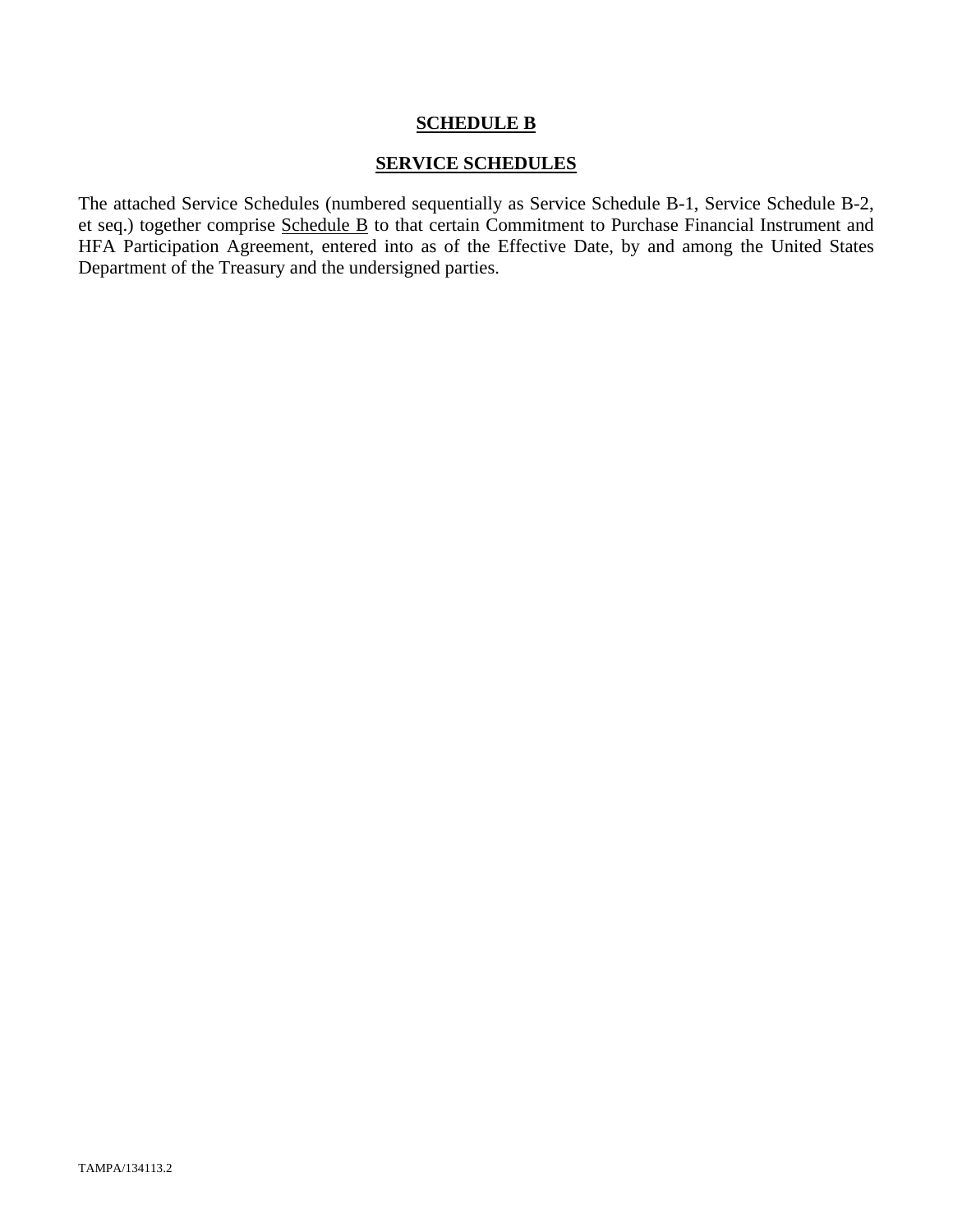## **SERVICE SCHEDULE B-1**

## **Mississippi Home Corporation**

## **Home Saver Program**

# **Summary Guidelines**

| 1. | <b>Program Overview</b>                                       | Mississippi Home Corporation (MHC) will offer its Home Saver       |
|----|---------------------------------------------------------------|--------------------------------------------------------------------|
|    |                                                               | Program (HSP) to borrowers that are unemployed or                  |
|    |                                                               | substantially underemployed. MHC will pay 100% of the              |
|    |                                                               | monthly mortgage payment for up to 12 months and up to an          |
|    |                                                               | additional 12 months if a borrower (at their own expense) enters   |
|    |                                                               | an educational program that leads to a certification or degree     |
|    |                                                               | from one of the state's Community Colleges or a 4-year             |
|    |                                                               | institution if the program can be completed within 24 months. If   |
|    |                                                               | borrower ceases to participate in the educational program within   |
|    |                                                               | the first 12 months, mortgage support continues through the first  |
|    |                                                               |                                                                    |
|    |                                                               | 12 months. If borrower ceases to participate in the educational    |
|    |                                                               | program after 12 months, benefits end no later than end of         |
|    |                                                               | quarter or semester the client stopped education program.          |
|    |                                                               | Borrowers in distressed counties will be eligible for up to 6      |
|    |                                                               | additional months of monthly mortgage payment assistance to        |
|    |                                                               | find a job after they complete the educational program of their    |
|    |                                                               | choice. Assistance may also be provided to pay up to 6 months      |
|    |                                                               | of arrearage accumulated during a period of unemployment or        |
|    |                                                               | substantial underemployment. Borrowers will enter the HSP          |
|    | through the intake process of the housing counseling agencies |                                                                    |
|    |                                                               | that MHC will contract with. MHC will not limit the monthly        |
|    |                                                               | mortgage payment amount per month, but will limit the total        |
|    |                                                               | HSP assistance to \$44,000. The assistance can be paid for a total |
|    |                                                               | up to 30 months plus 6 months arrearage if necessary for a total   |
|    |                                                               | of 36 months maximum. The borrowers will not make any              |
|    |                                                               |                                                                    |
| 2. |                                                               | payments.                                                          |
|    | <b>Program Goals</b>                                          | The goal of the HSP is to provide borrowers the time necessary     |
|    |                                                               | to improve their chances of finding a job that pays them enough    |
|    |                                                               | to cover their monthly mortgage payments.                          |
| 3. | <b>Target Population /</b>                                    | The HSP will allow borrowers in distressed counties, those with    |
|    | <b>Areas</b>                                                  | unemployment rates above 11.4% (Mississippi's June 2010            |
|    |                                                               | average unemployment rate) to receive up to 6 additional           |
|    |                                                               | months of monthly mortgage payment assistance. Distressed          |
|    |                                                               | counties account for 79%, or 65 of Mississippi's 82 counties.      |
| 4. | <b>Program Allocation</b>                                     | \$33,409,687.00                                                    |
|    | (Excluding                                                    |                                                                    |
|    | <b>Administrative</b>                                         |                                                                    |
|    | <b>Expenses</b> )                                             |                                                                    |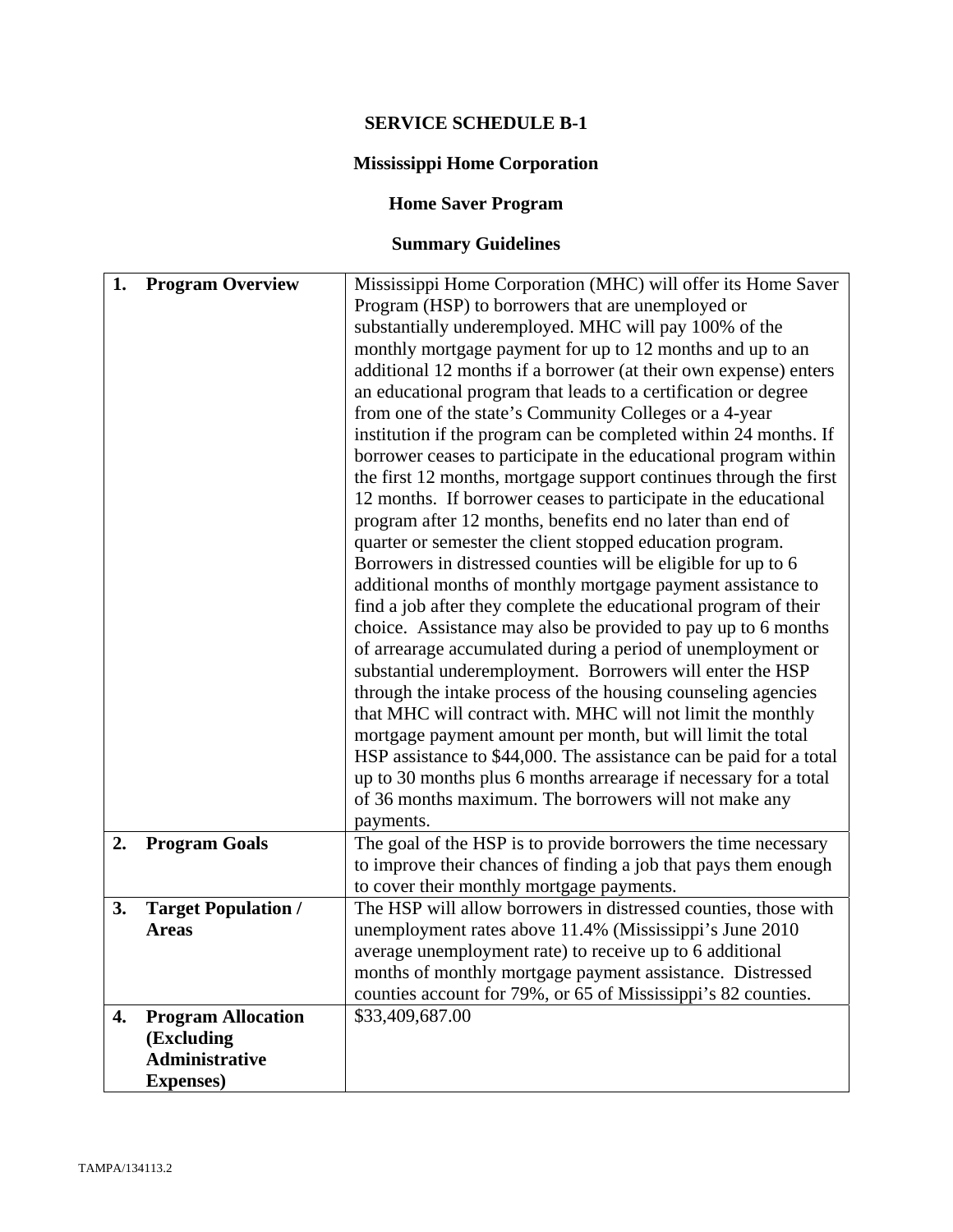| 5. | <b>Borrower Eligibility</b>    | The borrower must have a monthly mortgage payment that                                                                                                                                                                                                                                                                                                                                                                                                                                                                                  |  |
|----|--------------------------------|-----------------------------------------------------------------------------------------------------------------------------------------------------------------------------------------------------------------------------------------------------------------------------------------------------------------------------------------------------------------------------------------------------------------------------------------------------------------------------------------------------------------------------------------|--|
|    | Criteria                       | they cannot afford due unemployment or substantial<br>underemployment that can be documented.                                                                                                                                                                                                                                                                                                                                                                                                                                           |  |
|    |                                | The borrower must have a monthly mortgage payment<br>٠<br>greater than 31 percent of gross monthly income and the<br>borrower must be a resident of the State of Mississippi.                                                                                                                                                                                                                                                                                                                                                           |  |
|    |                                | The borrower must have a mortgage against the property and<br>be delinquent on their mortgage or face imminent risk of<br>default.                                                                                                                                                                                                                                                                                                                                                                                                      |  |
|    |                                | The maximum per household income level for participation<br>$\bullet$<br>must not exceed 120% of the Area or State Median Family<br>Income, whichever is greater and liquid asset limitations up<br>to three months of mortgage payments (excluding retirement<br>funds).                                                                                                                                                                                                                                                               |  |
|    |                                | The housing counseling agencies will determine eligibility<br>٠<br>and require all borrowers to submit a hardship affidavit<br>documenting inability to pay their mortgage.                                                                                                                                                                                                                                                                                                                                                             |  |
| 6. | <b>Property / Loan</b>         | The property must be located in the State of Mississippi.<br>٠                                                                                                                                                                                                                                                                                                                                                                                                                                                                          |  |
|    | <b>Eligibility Criteria</b>    | The property must be occupied as the borrower's primary<br>residence.                                                                                                                                                                                                                                                                                                                                                                                                                                                                   |  |
|    |                                | Borrower must have been the property owner for a minimum<br>٠<br>of 12 months prior to applying for HSP funds except if<br>borrower is seeking to use HAMP UP program, where<br>mortgage must have been closed prior to January 1, 2009.                                                                                                                                                                                                                                                                                                |  |
|    |                                | The unpaid principal balance of first and second mortgage<br>must be no greater than the FHA limit of \$271,000 for a one-<br>unit dwelling.                                                                                                                                                                                                                                                                                                                                                                                            |  |
| 7. | <b>Program Exclusions</b>      | Household income exceeds 120% of the Area or State<br>Median Family Income.                                                                                                                                                                                                                                                                                                                                                                                                                                                             |  |
|    |                                | Total combined outstanding mortgage amounts exceed the<br>FHA mortgage limits of \$271,000 for a one-unit dwelling.                                                                                                                                                                                                                                                                                                                                                                                                                     |  |
| 8. | <b>Structure of Assistance</b> | The HSP will be made available as assistance in the form of a<br>five-year, 0% interest, non recourse, non amortizing,<br>subordinate loan, secured by a junior lien recorded against the<br>property, where 20% of the principal will be forgiven each year<br>so long as the eligible borrowers continue to occupy the house<br>as their primary residence and meet all terms and conditions of<br>the loan. This loan will only be repayable if the borrower sells<br>the property before the period expires and there is sufficient |  |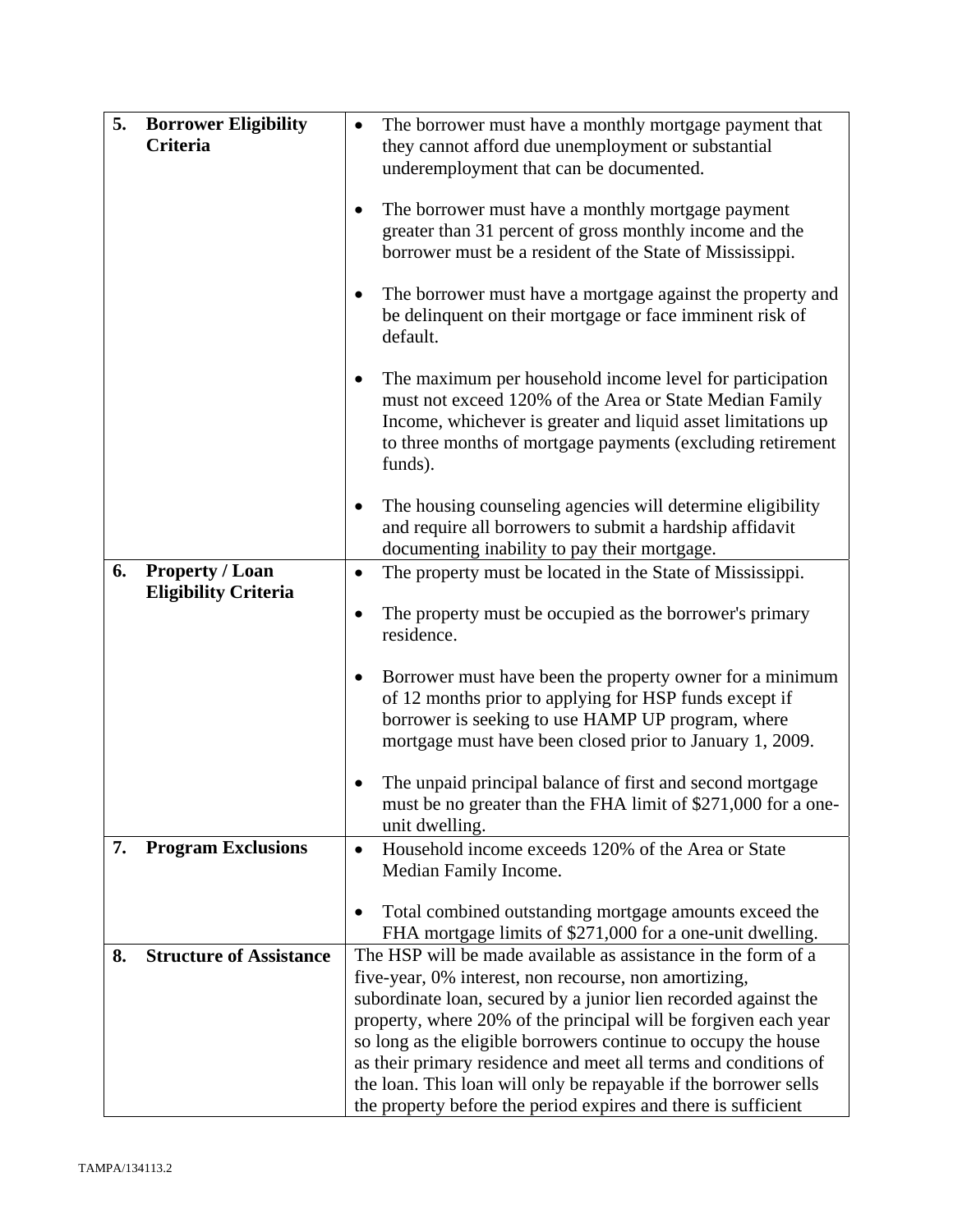|    |                            | equity to pay the loan. All funds returned to the HSP will be      |  |
|----|----------------------------|--------------------------------------------------------------------|--|
|    |                            | recycled until December 31, 2017, thereafter they will be          |  |
|    |                            | returned to Treasury.                                              |  |
| 9. | <b>Per Household</b>       | The estimated median amount that the typical borrower will         |  |
|    | <b>Assistance</b>          | receive is \$26,900. The maximum amount of assistance that a       |  |
|    |                            | borrower can receive from the HSP is: 1) \$22,000 during a 12-     |  |
|    |                            | month period; 2) \$36,000 during a 24-month period; and 3)         |  |
|    |                            | \$44,000 for a 30-month period.                                    |  |
|    | 10. Duration of Assistance | In non-distressed counties, borrowers can receive: 1) a one time   |  |
|    |                            | payment of up to 6 months of arrearage accumulated during the      |  |
|    |                            | period of unemployment or substantial underemployment; 2) up       |  |
|    |                            | to 12-months of monthly mortgage payment assistance; and 3)        |  |
|    |                            | up to 12 additional months for participation at their own expense  |  |
|    |                            | in an educational program that leads to a certification or degree  |  |
|    |                            | at one of the state's Community Colleges or a 4-year institution.  |  |
|    |                            | In distressed counties, borrowers can receive: 1) a one time       |  |
|    |                            | payment of up to 6 months of arrearage accumulated during the      |  |
|    |                            | period of unemployment or substantial underemployment; 2) up       |  |
|    |                            | to 12-months of monthly mortgage payment assistance; 3) up to      |  |
|    |                            | 12 additional months for participation in an educational program   |  |
|    |                            | that leads to a certification or degree at one of the state's      |  |
|    |                            | Community Colleges or a 4-year institution; and 4) up to 6         |  |
|    |                            | additional months for extended job search after completion of an   |  |
|    |                            | educational program that leads to a certification or degree at one |  |
|    |                            | of the state's Community Colleges or a 4-year institution.         |  |
|    |                            | Assistance will end when: 1) the HSP term ends; 2) the eligible    |  |
|    |                            | borrower becomes able to resume payments; 3) the eligible          |  |
|    |                            | borrower sells or abandons the property, or; 4) an unanticipated   |  |
|    |                            | event occurs deeming the eligible borrower or the property         |  |
|    |                            | ineligible to receive assistance, i.e., death or fire. Assistance  |  |
|    |                            | will end no later than end of quarter or semester if a borrower    |  |
|    |                            | stopped education program.                                         |  |
|    | 11. Estimated Number of    | The HSP will assist approximately 1,300 borrowers.                 |  |
|    | Participating              |                                                                    |  |
|    | <b>Households</b>          |                                                                    |  |
|    | 12. Program Inception /    | MHC will launch a pilot program within 30 days after approval      |  |
|    | <b>Duration</b>            | from the Treasury, and the full program within 120 days after      |  |
|    |                            | approval. The HSP will be available to offer assistance up to 3    |  |
|    |                            | years from inception.                                              |  |
|    | 13. Program Interactions   | MHC expects that some borrowers will come out of the National      |  |
|    | with Other Programs        | Foreclosure Mitigation Counseling program, which program is        |  |
|    | (e.g. other HFA            | not funded with HHF funds.                                         |  |
|    | programs)                  |                                                                    |  |
|    | 14. Program Interactions   | Borrowers would still be eligible for HSP funds if eligible under  |  |
|    | with HAMP                  | HAMP UP. HSP assistance will be available to borrowers             |  |
|    |                            | preceding or following UP assistance.                              |  |
|    |                            |                                                                    |  |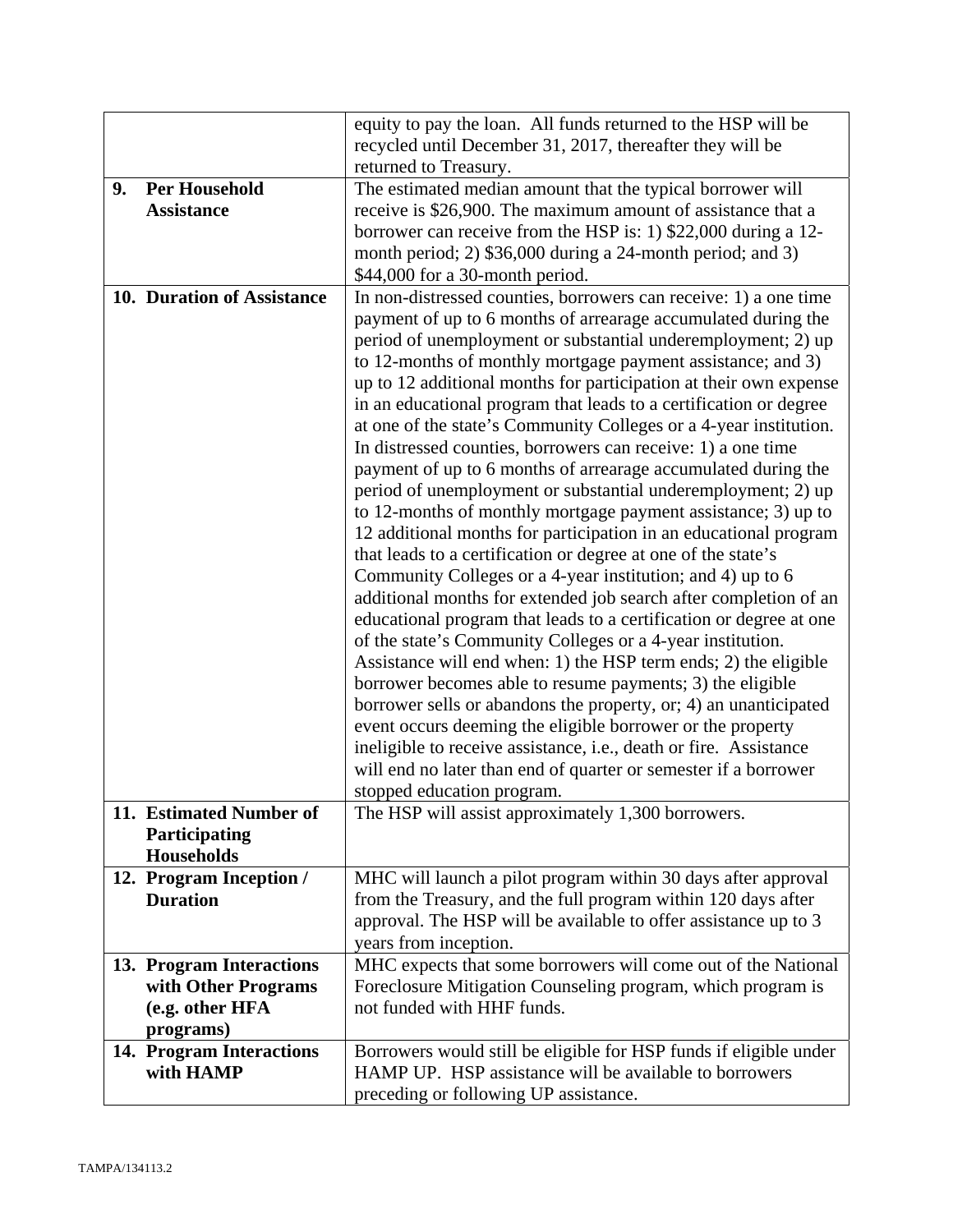|                        | <b>15. Program Leverage with   MHC will not solicit matching funds for the HSP due to the</b> |  |
|------------------------|-----------------------------------------------------------------------------------------------|--|
| <b>Other Financial</b> | short time frame required to submit the HHF application.                                      |  |
| <b>Resources</b>       |                                                                                               |  |
| 16. Qualify as an      | $\boxtimes$ Yes<br>$\Box$ No                                                                  |  |
| Unemployment           |                                                                                               |  |
| Program                |                                                                                               |  |